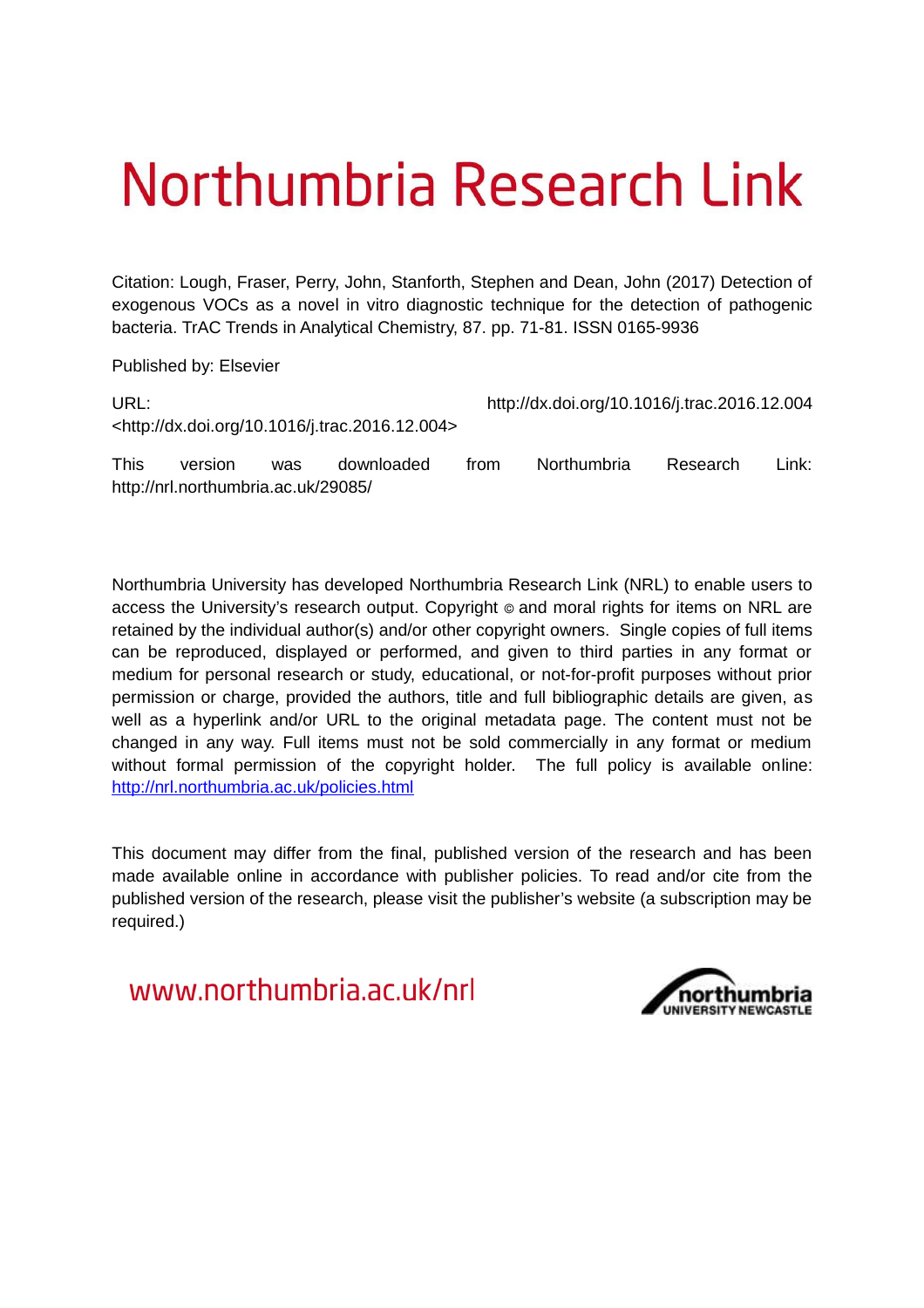### **Detection of Exogenous VOCs as a Novel** *in vitro* **Diagnostic Technique for the Detection of Pathogenic Bacteria**

Fraser Lough<sup>#</sup>, John D. Perry\*, Stephen P. Stanforth<sup>#</sup> and John R. Dean<sup>#</sup>

# Department of Applied Sciences, Northumbria University, Ellison Building, Newcastle upon Tyne, NE1 8ST, UK.

\*Department of Microbiology, Freeman Hospital, Newcastle upon Tyne, NE7 7DN, UK.

~ corresponding author. Professor John R. Dean, Department of Applied Sciences, Northumbria University, Ellison Building, Newcastle upon Tyne, NE1 8ST, UK. (Tel. No.: 0191 227 3047); Email address: John.Dean@northumbria.ac.uk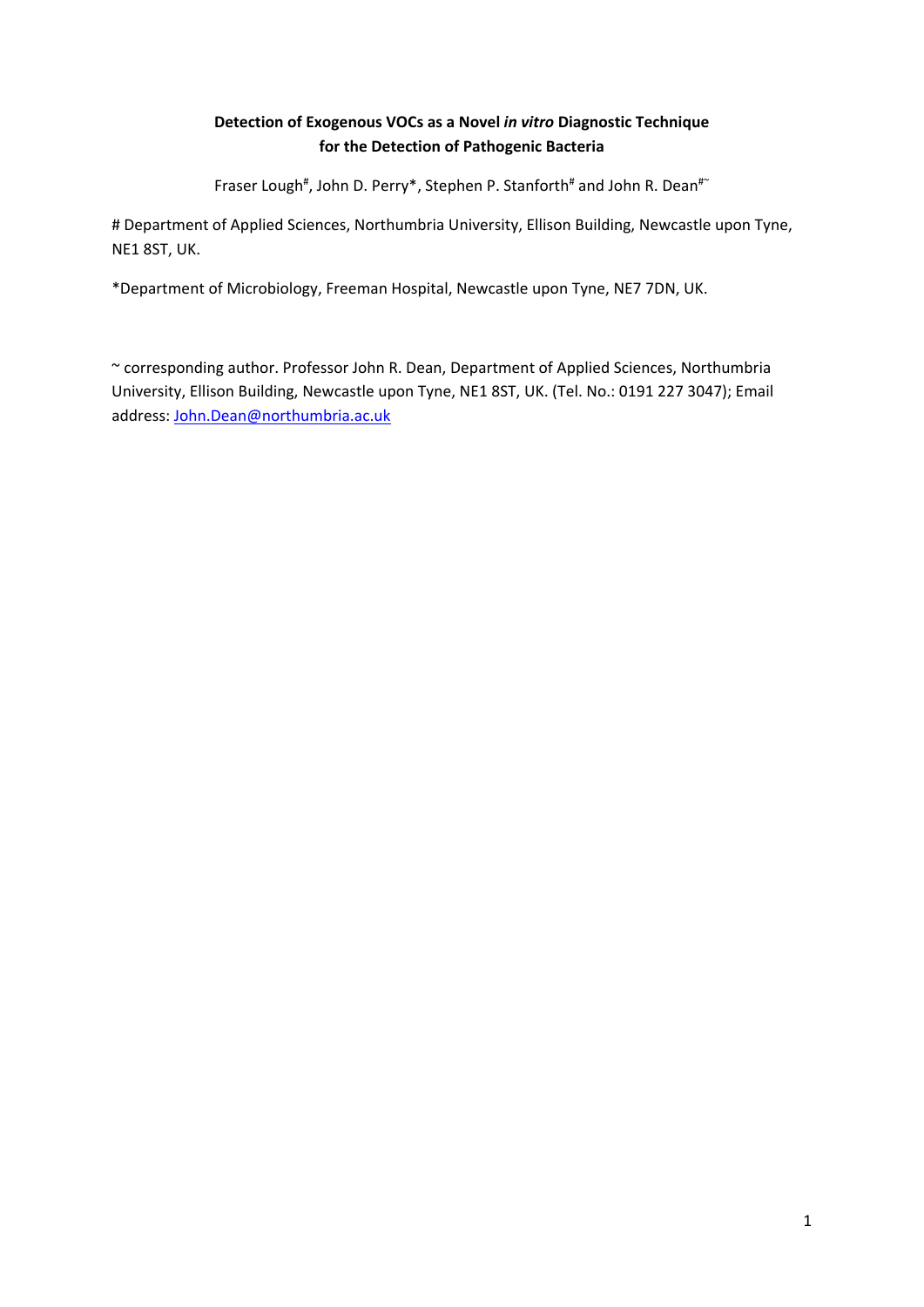#### **Abstract**

The evolution of volatile organic compounds (VOCs) provides an opportunistic approach for the detection of pathogenic bacteria. This approach can be enhanced by the application of VOC‐labelled enzyme substrates that target specific enzyme activities of the bacteria under investigation. Detection of the VOCs provides a novel, specific and sensitive approach for the detection of pathogenic bacteria. This review highlights the importance of this approach alongside a range of alternative detection techniques for the identification of pathogenic bacteria.

**Keywords:** Volatile organic compounds; detection; enzymes; markers; diseases

#### **Introduction**

The rapid and specific detection of a pathogen within a polymicrobial culture can be achieved by the analysis of volatile organic compounds (VOCs) present in the atmosphere above both agar and broth cultures [1,2]. Many cultures produce a number of VOCs naturally (endogenous VOCs) as a result of metabolism of substrates available in the growth media provided, thus the methodology can be broadly applied to culture methods currently in use assuming the bacteria of interest produces VOCs. A number of studies have described the ability to identify bacteria based on the VOCs detected in the atmosphere surrounding a culture [2‐5]. The potential methods for VOC detection are shown in Figure 1.

It has long been known that cultures of certain species of bacteria will produce a characteristic odour, which can often be used as a crude means of presumptive species identification; for example the odour associated with an *Escherichia coli* culture, partly caused by metabolism of tryptophan to indole by the enzyme tryptophanase [6]. In reality the odour experienced by the human olfactory system is caused by a complex mixture of VOCs. There has been a significant volume of research conducted into the elucidation of the odour causing compounds in a search for species specific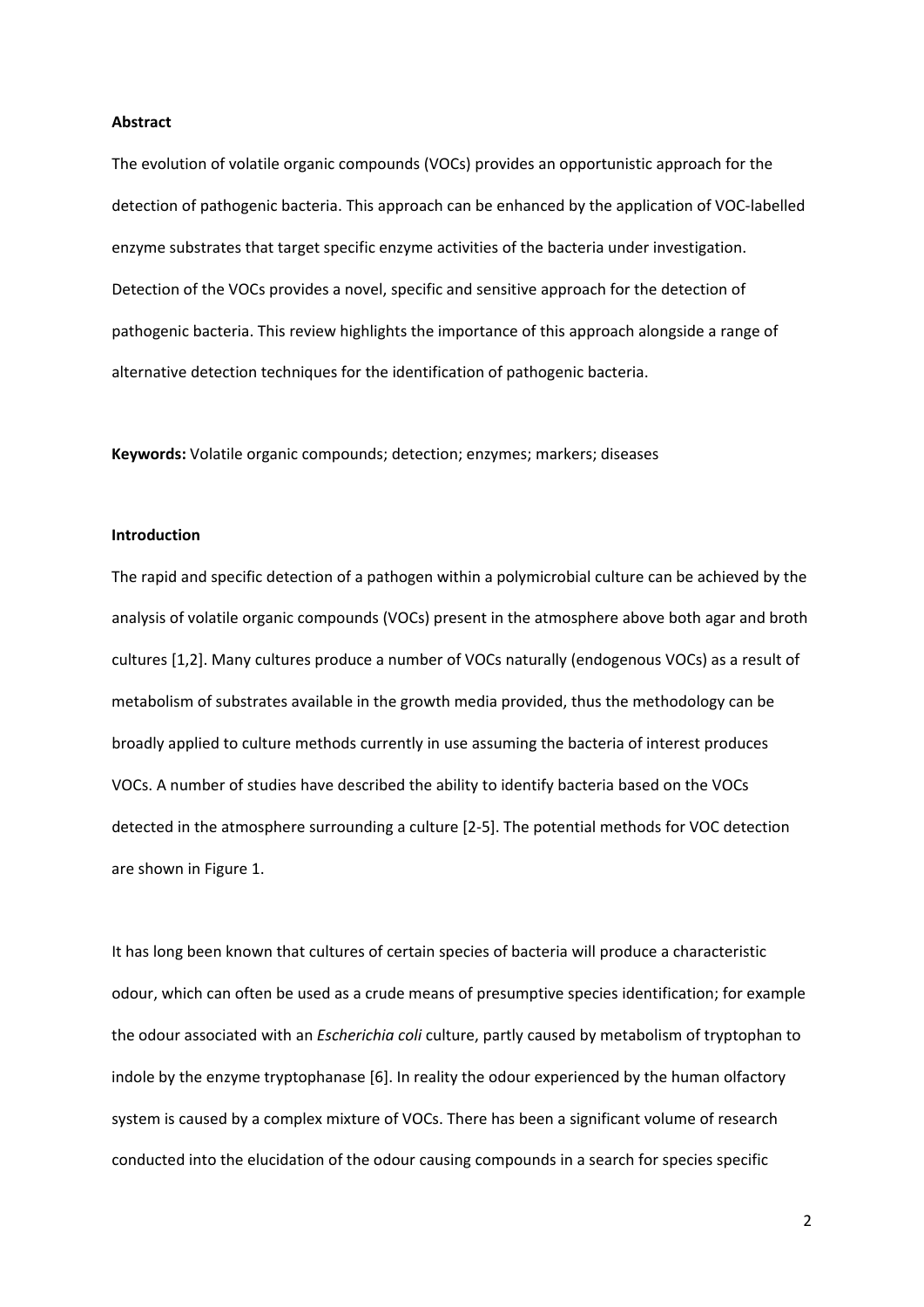profiles of volatile metabolites, which could act as biomarkers and serve as a means of diagnosis [3, 5, 7‐11].

Solid phase microextraction (SPME) is the most commonly used headspace sampling technique; frequently coupled with gas chromatography‐mass spectrometry (HS‐SPME‐GC‐MS) as a means of separating and identifying culture VOCs. In initial evaluation of this approach it is important to consider and optimize various sampling parameters, such as the fibre coating type, extraction time, temperature equilibration time, extraction temperature and desorption temperature [5]. There is a large body of published data regarding the identification of *in vitro* volatile microbial metabolites by HS-SPME-GC-MS and other techniques such as ion mobility spectrometry (IMS), which have been extensively reviewed in the literature by various authors [12‐15], much of which has been compiled in the online database mVOC [16]. Therefore, while some work has identified some degree of specificity in terms of key VOCs it is apparent that many of the VOCs identified are found to be common in pathogenic species of interest due to shared metabolic pathways. Often studies employ pattern recognition techniques, such as principal component analysis of the profile of volatiles, to distinguish between species. However, many experimental parameters must be controlled to obtain reproducibility of VOC profiles for this type of statistical analysis to be relevant in terms of identification of bacteria. Many factors can affect the VOCs detected, such as the growth medium, sampling technique, strain tested, and the initial and final sampling time.

The commonality of reported VOCs between different species, and difficulties encountered in corroborating findings due to differing methodologies, suggests that the profiling of endogenous volatile metabolites cannot provide a robust means of detecting specific pathogens of interest. Therefore, other means of generating specific VOC biomarkers must be investigated which have the potential to be more robust and specific. This review specifically focuses on the use of enzyme substrates that will liberate exogenous VOC biomarkers for the detection of pathogenic bacteria. By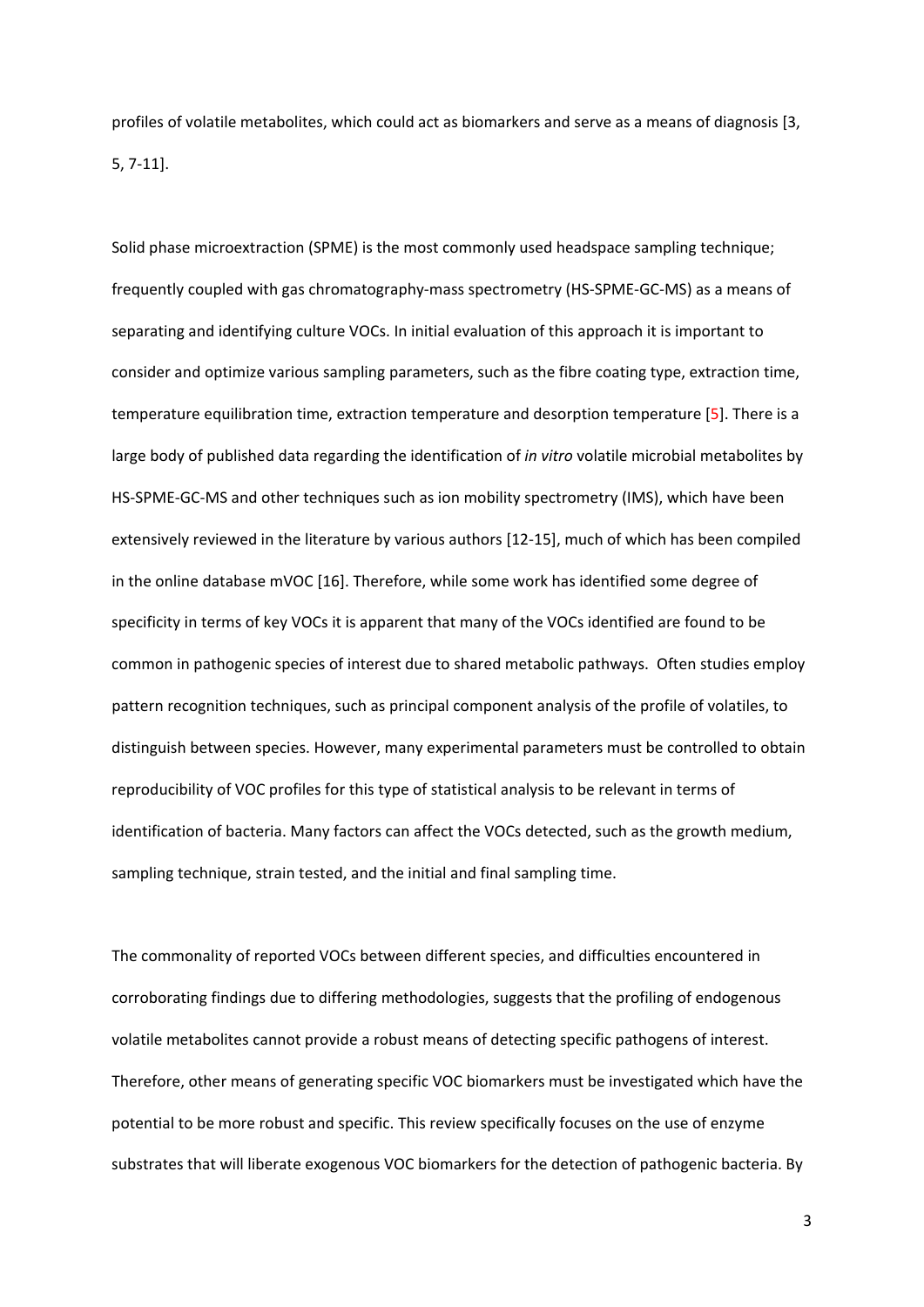considering examples from the literature allows a range of pathogenic bacteria to be investigated against a diverse range of analytical techniques for detection of VOCs.

#### **Use of enzyme substrates to liberate exogenous VOCs**

To increase the diagnostic specificity of VOCs, present in a culture headspace, it is possible to modify a given growth medium by the addition of a substrate that will liberate a unique VOC upon enzymatic metabolism, which is ideally non‐biogenic, in response to the presence of enzyme activity exhibited by a target pathogen. Such metabolic enzyme substrates are commonly used in selective growth medium for the isolation of bacteria [17‐19]. However, the liberated label compound will contain either a chromophore or fluorophore, which will result in the formation of coloured/fluorescent colonies upon growth of the target bacteria; the colour/fluorescence pertaining to the presence of a specific enzyme produced by the target microorganism. In order to apply this concept to VOC diagnostics, a pathogen with known enzyme activity is identified. Then, a specific substrate is selected that will be metabolised to liberate a compound with a sufficiently high vapour pressure that can be detected in the gas phase. Many commercially available substrates used in biochemical assays are labelled with 2‐nitrophenol, such as 2‐nitrophenyl‐β‐D‐glucopyranoside which is hydrolysed by the enzyme β-glucosidase (Figure 2). 2-Nitrophenol has a sufficiently high vapour pressure that it can be detected in the headspace above a culture (Figure 3). Detection of 2‐ nitrophenol in biological assays is usually determined by visual inspection (yellow colour formation) or spectrophotometry, detection in the headspace provides a significant advantage as there is no potential for interference in the measurement by the assay medium.

Ion mobility spectrometry (IMS) has been utilized as an analytical technique for detection of enzymatically produced volatile label compounds by Snyder et al. [20] IMS separates analytes in the gas phase, based on their charge, mass, and cross‐sectional area. This technique is particularly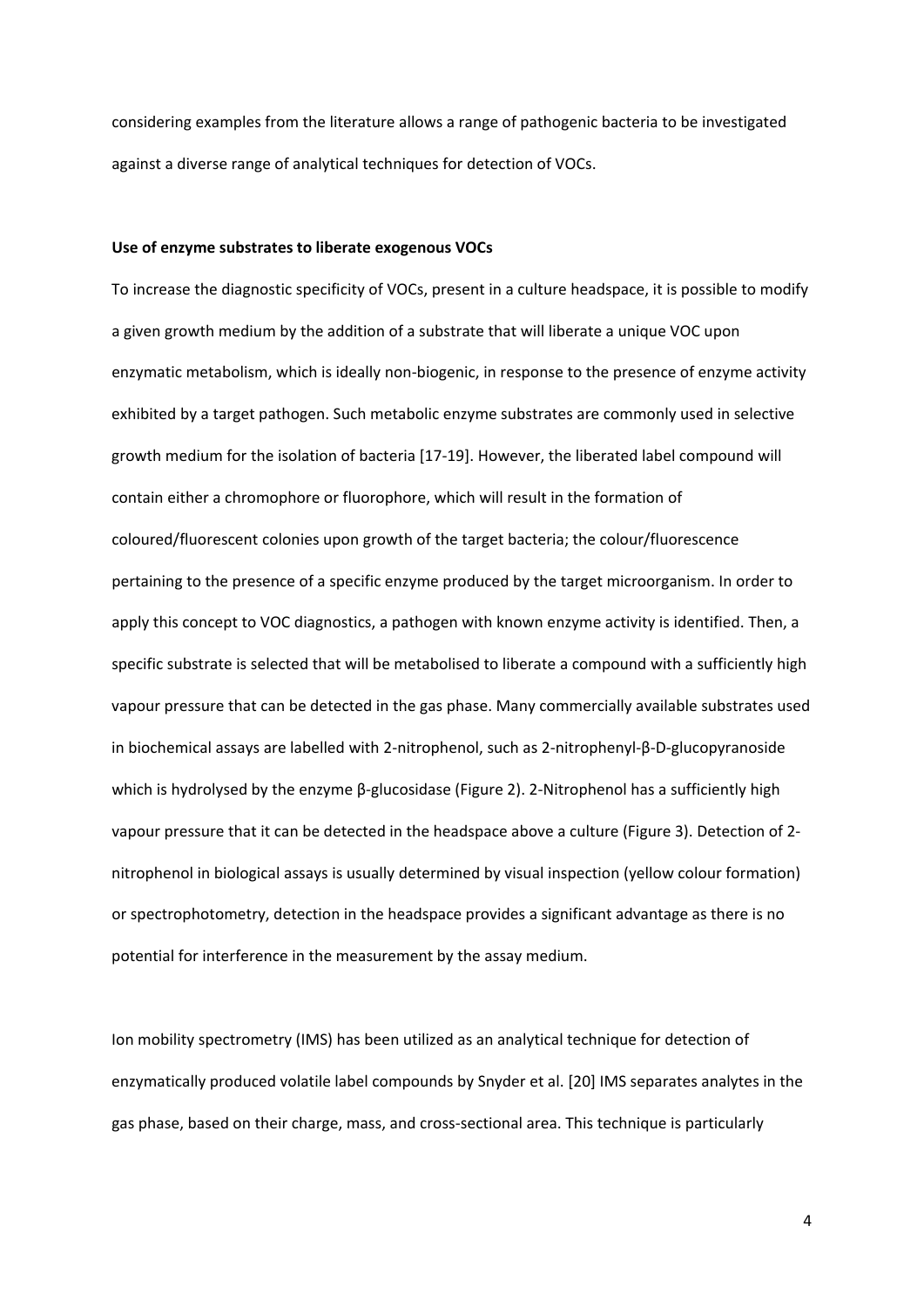advantageous for making rapid measurements of vapours of complex composition, as separations occur on the time scale of milliseconds thus improving sample throughput capabilities. Snyder et al. [20] deployed a hand‐held IMS, in a proof of concept study, designed to detect *E. coli* contamination with potential applications of waste water monitoring and detection from clinical samples. A solution of the enzyme substrate 2‐nitrophenyl‐β‐D‐galactopyranoside was dispensed onto a filter paper disc placed in the bottom of a 5 ml glass vial. After incubation of the substrate, with pure cultures of *E. coli*, in phosphate-buffered saline solution (PBS) at 40-42 °C detection by IMS in the culture headspace revealed 2‐nitrophenol as a volatile metabolite within ten minutes. The presence of 2‐nitrophenol in the sample headspace can be attributed to the production of the β‐ galactosidase enzyme by the target microorganism *E. coli*. However this enzyme is not specifically produced by *E. coli,* therefore there is a high likelihood that environmental, food, and clinical samples may contain other β‐galactosidase producing bacteria, such as lactic acid bacteria [21] and *Bacillus* spp. [22], which could lead to the false positive detection of *E. coli* thereby limiting the applicability of the assay.

The lack of specificity of the β‐galactosidase enzyme as a biomarker for *E. coli* was recognized [23] in an assay for enumeration of coliforms in processed foods. Instead, the enzyme β‐glucuronidase was chosen as a more specific marker for *E. coli* [24]; the ability of bacteria to produce the enzyme β‐ glucuronidase is less prevalent in other species, thus decreasing the potential number of false positive results. Application of the assay to the detection of *E. coli* in various cooked and raw meats, after addition of the enzyme substrate, demonstrated a capability to detect  $1.4 \times 10^1$  CFU ml<sup>-1</sup> of *E*. *coli* after just 9 hours of incubation [24]. Interestingly it was shown that control samples of liver also produced the VOC label 2‐nitrophenol, after just one hour of incubation. This was attributed to the inherent  $\beta$ -glucuronidase activity of the food matrix, as opposed to a  $\beta$ -glucuronidase producing contaminating species of bacteria.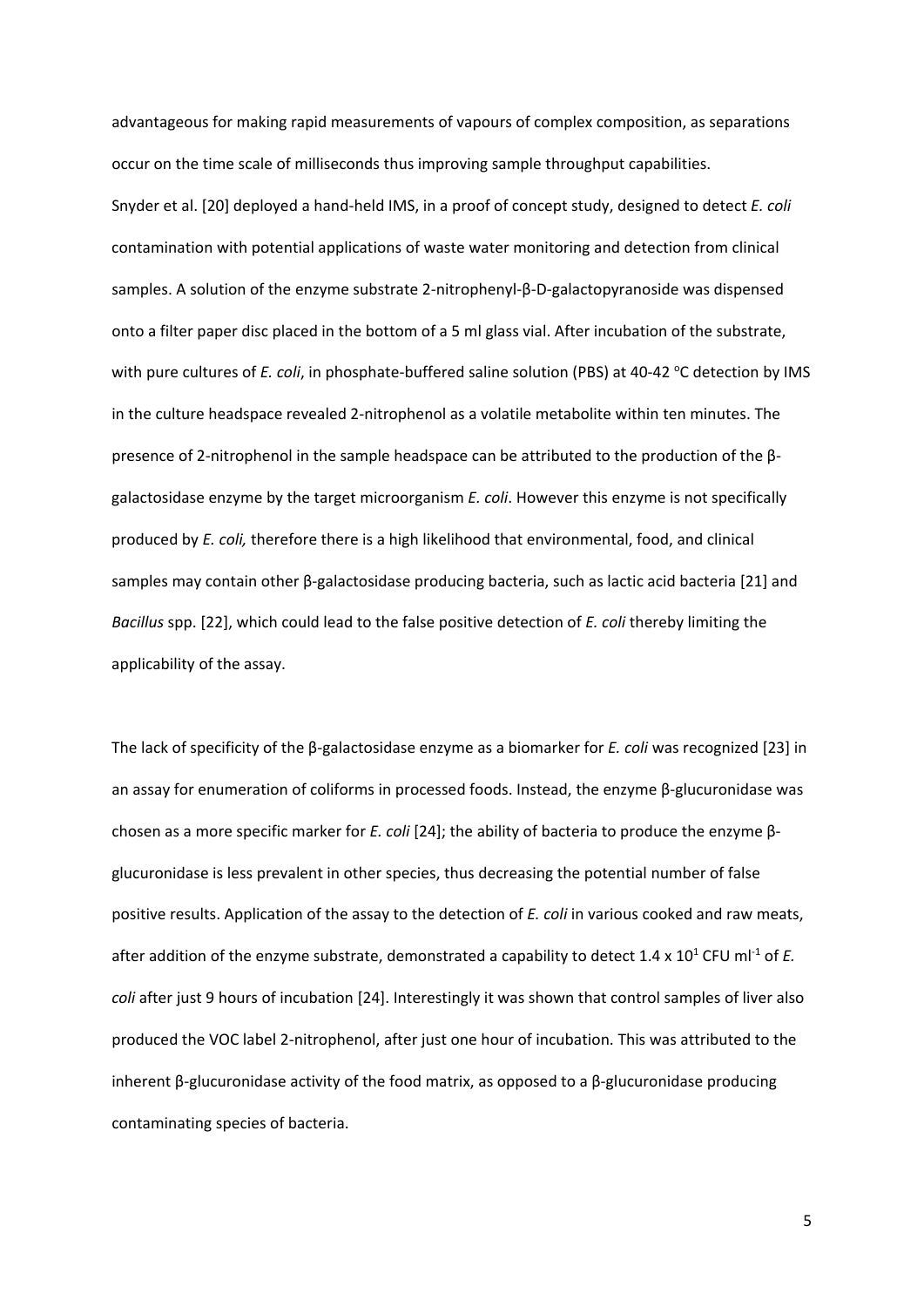This concept was further extended to encompass a larger range of foodborne pathogens [25], by attributing a VOC labelled enzyme substrate to each target pathogen based on known enzyme production (Table 1). The assay was applied to pure cultures of each pathogen in standard enrichment broths commonly used to isolate each species from food samples. While each of the enzymes targeted as biomarkers are produced by the target species, other species of bacteria can also produce the enzymes required to hydrolyse the substrates, a potential source of false positives. The number of potential false positives varies depending on the targeted enzyme activity; however, it is possible to guard against false positives by the inclusion of antibiotics to suppress the growth of non-target species which may produce the targeted enzyme.

The detection of *Listeria monocytogenes* in milk samples with HS‐SPME‐GC‐MS as the detection method was investigated [26]. This approach utilized substrates targeting β‐glucosidase and hippuricase enzyme production (2‐nitrophenyl‐β‐D‐glucopyranoside and 2‐[(3‐fluorophenyl) carbamoylamino] acetic acid), that could be used successfully to differentiate milk samples spiked with *L. monocytogenes* from non‐inoculated controls in a selective *Listeria* enrichment broth. Although *L. monocytogenes* could be successfully identified in pasteurized milk samples, the chosen analyte matrix is expected to contain an inherently low number of competing microflora, due to milk pasteurization. It was also demonstrated that pure cultures of *Enterococcus faecalis* and *Lactobacillus acidophilus* could hydrolyse the enzyme substrates in the presence of the selective antimicrobials included in the broth, and therefore could give false positive results were they to survive pasteurization [26].

Another study, by the same group, involved the development of a novel VOC assay for the detection of *Clostridium difficile* in stool samples by inclusion of VOC liberating enzyme substrates and selective antibiotics in a liquid growth medium [27], in conjunction with a sample pre-treatment step to eliminate competing microflora. By subjecting the stool samples to alcohol (ethanol) shock the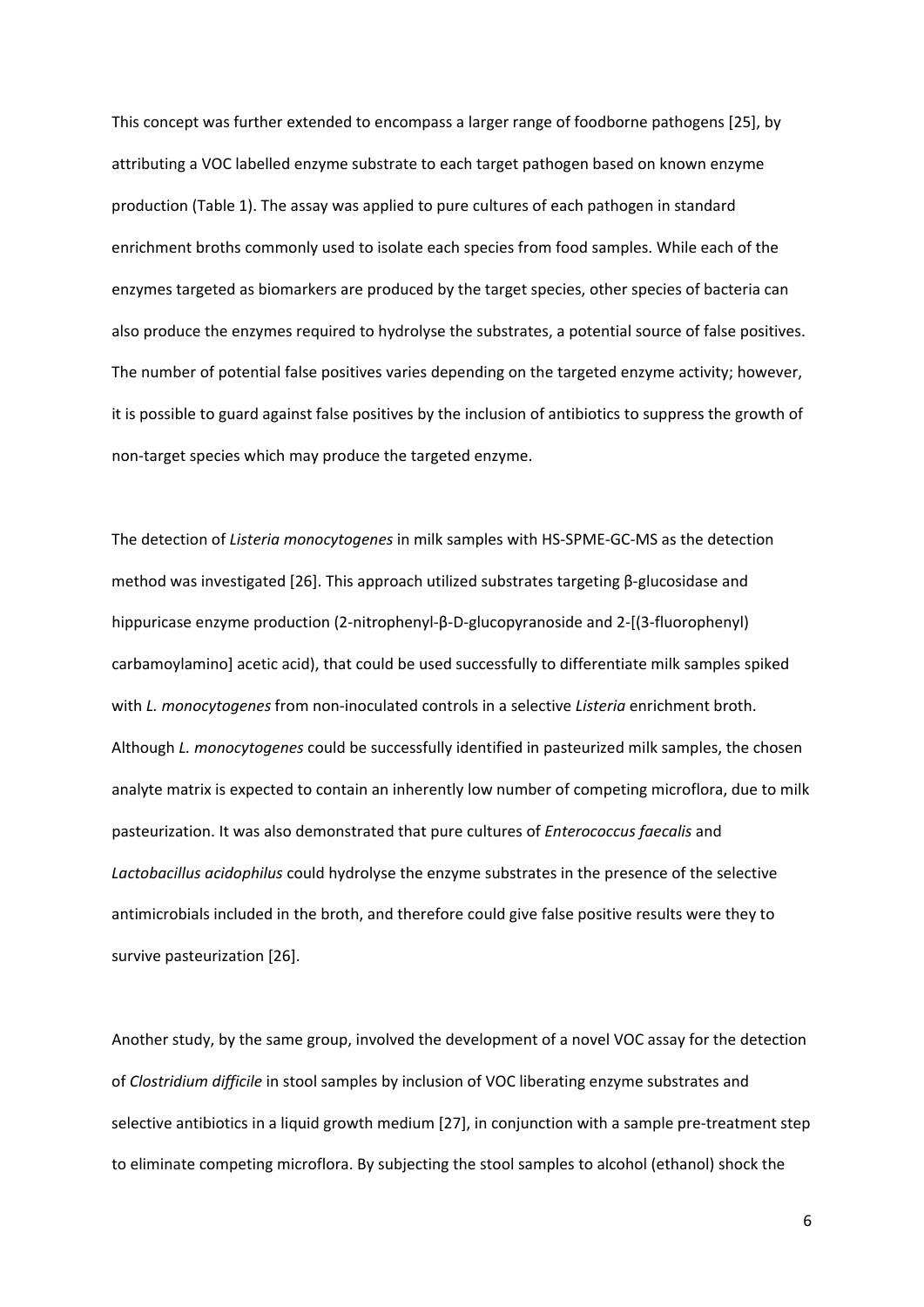large number of microflora present in a stool sample were killed leaving only spores of *C. difficile*. Subsequent removal of the ethanol and inoculation of the stool sample in cooked meat broth allowed the spores to germinate, and *C. difficile* to grow and produce volatile metabolites detectable by HS-SPME-GC-MS. Previously it has been noted [28] that volatiles such as, *p*-cresol and short chain fatty acids, are known to be associated with stool samples of patients suffering gastrointestinal disease, and have been proposed as biomarkers for *C. difficile* infection. However, they are not specifically produced by *C. difficile*, whereas the metabolic pathway to production of *p*-cresol is almost unique to *C. difficile*. The *p*‐cresol production by *C. difficile* is due to the metabolism of *p*‐ hydroxyphenylacetic acid (a product of L‐tyrosine metabolism) by decarboxylation to *p*‐cresol. Use of a halogen‐labelled version of this substrate i.e. 3‐fluoro‐4‐hydroxyphenylacetic acid, resulted in the production of the VOC 2‐fluoro‐4‐methylphenol, thus facilitating differentiation of the production of *p*‐cresol by other species. In a blind study of 100 stool samples, 100 % of *C. difficile* positive stool samples could be correctly identified by this methodology [27].

The use of VOC‐liberating enzyme substrates has also been applied as a detection method in an immunoassay [29]. In this instance, an antibody specific to the target pathogen was used with an enzyme of choice. Upon addition of a compatible VOC labelled enzyme substrate to the assay medium the pathogen was detected by VOC analysis by IMS. This type of assay known as enzyme‐ linked immunosorbent assay (ELISA) usually employs an enzyme substrate labelled with a chromophore / fluorophore. The use of VOC labelled enzyme substrates in ELISA, was first developed as an assay for detection of *Bacillus cereus* [29]. The developed assay employed a polystyrene paddle, as a solid immunosorbent support, for the adherence of the *B. cereus* antigen. Further binding of a biotinylated secondary antibody enzyme‐linked to β‐galactosidase, and subsequent addition of the enzyme substrate 2‐nitrophenyl‐β‐D‐galactopyranoside, facilitated *B. cereus* detection within 8 mins by IMS detection of the 2‐nitrophenol hydrolysis product. A similar methodology has been applied to the detection of *Salmonella typhimurium* following a standard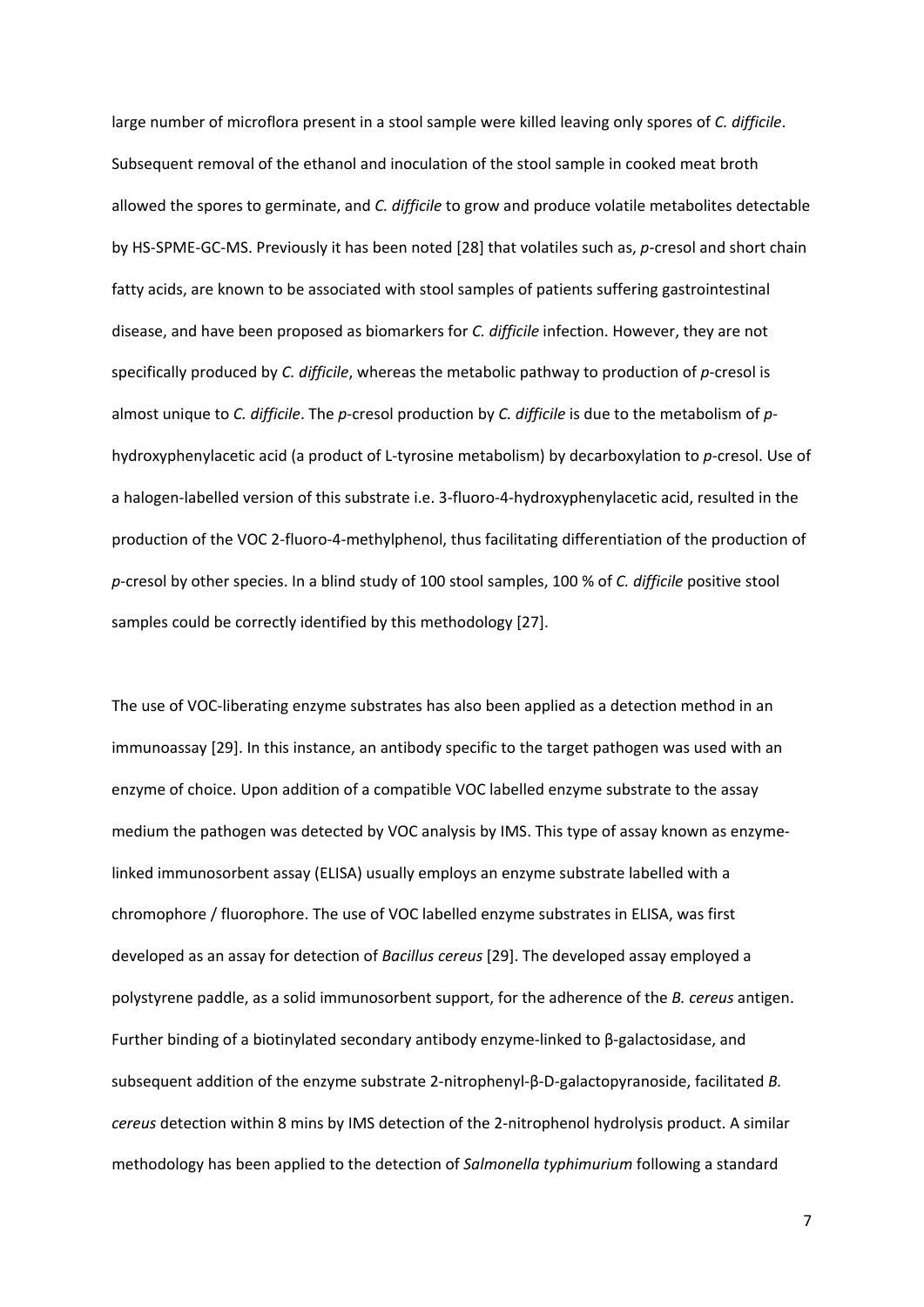ELISA protocol in a 96 well plate [30]. The CSA‐1 antibody conjugated to alkaline phosphatase was used for the antigen‐antibody capture of *S. typhimurium*, which once bound was incubated with phenyl phosphate.

It has been reported that antibody labelled magnetic particles can increase the chance of antibody‐ antigen interactions occurring in comparison to a standard ELISA due to their higher surface area to volume ratio and dispersion in solution [31, 32]. In this approach *E. coli* cells were mixed in a solution of the goat anti *E. coli* 0157‐H7 antibody‐labelled magnetic particles, and one of 3 enzyme‐linked antibodies. Once *E. coli* had bound to the particles enzyme‐linked antibody, an assembled magnetic apparatus consisting of a rod shaped NdFeB magnet was inserted into the microcentrifuge tube and the immunomagnetic particles of immobilised *E. coli* were collected as a pellet. The pellet was then removed and placed in a solution of enzyme substrate corresponding to the enzyme‐linked antibody. The pellet was then incubated at 37  $\degree$ C for up to 10 mins to produce the substrate metabolite which was detected by IMS (Figure 4).

#### **Gel‐based optical VOC sensors**

Efforts to remove the necessity for analytical instrumentation for the detection of VOCs, and produce a simple device for culture and detection of exogenous VOCs have involved the doping of polymeric gel matrices with chemo selective indicator compounds. In this situation, the indicator compound can react with a VOC label to produce a coloured product which can be detected spectrophotometrically or by the unaided eye. Chemically doped gel matrices provide a low cost alternative to instrument based methods of VOC detection; and gel matrices, such as agarose and most commonly silica, have been used for this purpose due to their ease of preparation, ability to tailor gel properties for optimum detection of analyte, ease of doping with chemical sensor molecules, transparency to UV/visible electromagnetic radiation permitting conjunction with UV/vis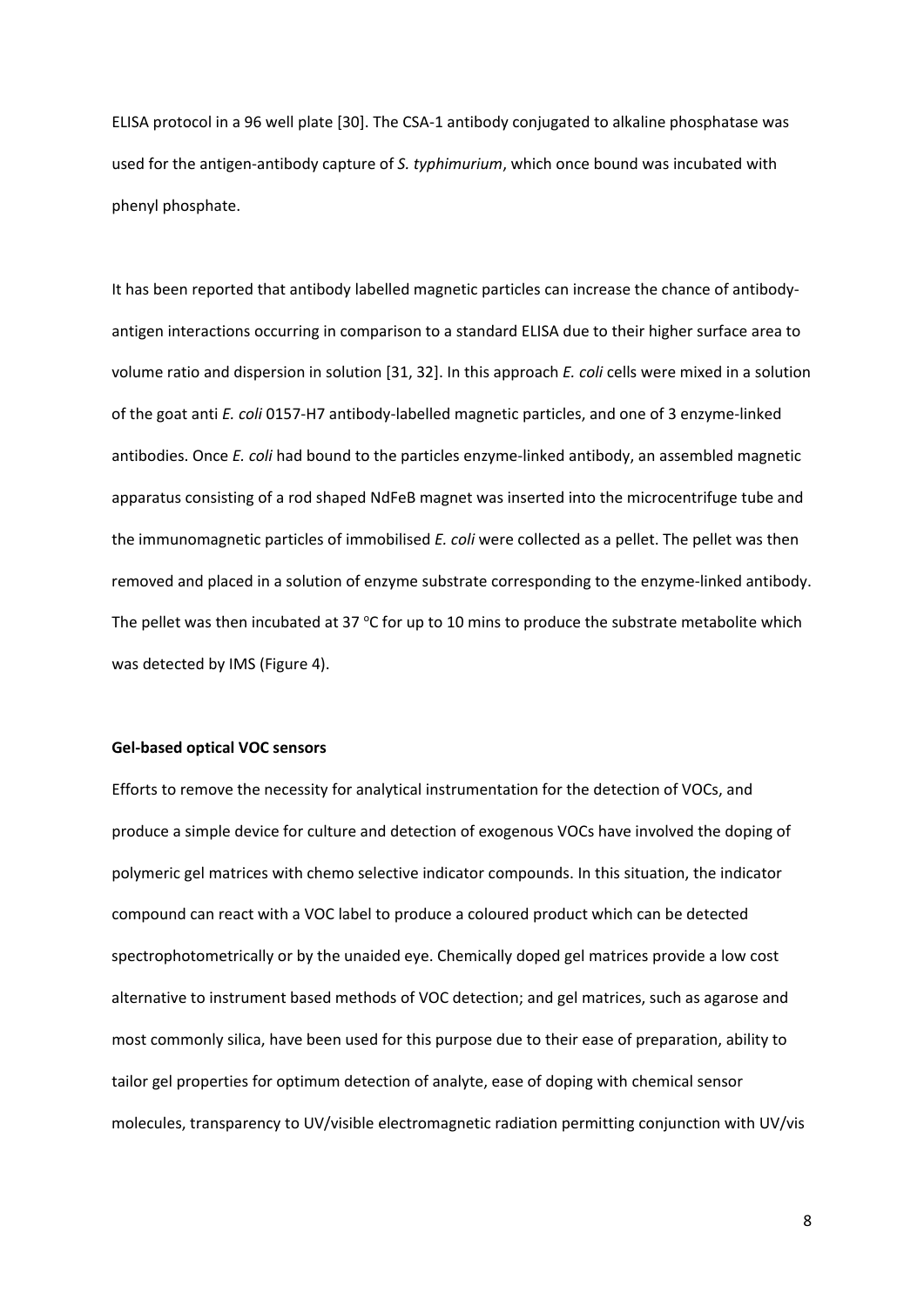based detection methods, and ability to be cast as monoliths, powders or thin films for different sensor applications [33].

Silica xerogels have been employed in optical gas sensing devices for the detection of toxic air pollutants for environmental monitoring [34, 35]. However, it is only recently this methodology has been applied to the detection of VOCs produced by enzymatic reactions of bacteria. Silica xerogels can be prepared via the 'sol-gel' process, in which a silica alkoxide precursor such as tetramethyl orthosilicate (TMOS) is mixed with a solution of organic solvent (usually methanol or ethanol) and water, known as a sol. TMOS is hydrolysed by water to produce a silicon alkoxide with the organic solvent acting to solubilize the immiscible reactants in the same phase; the silicon alkoxide generated *in situ* readily undergoes polycondensation to form a polymeric network of siloxane nanoparticles. These nanoparticles grow in size and agglomerate to eventually form a nanoporous gel which must be aged and dried to form the silica xerogel. Addition of a chemical indicator compound when preparing the sol provides a simple means by which the xerogel can be doped, as the indicator compound remains within the pores of the gel once the gel is formed. In a proof of concept study [36] a doped silica xerogel based sensor was developed, surface-functionalized with (3‐aminopropyl)triethoxysilane (APTES) for the detection of indole, with the dopant compound *p*‐ dimethylaminocinnamaldehyde (p‐DMACA) acting as an indicator. Upon enzymatic production of indole by bacteria and diffusion into the pores of the xerogel, indole reacts with the *p*‐DMACA to produce a green azafulvenium chloride salt. Using this sensor and a modified petri dish with a suspended compartment to house the sensor, as few as 100 cells of *E. coli* could be detected when cultured on LB agar or DEV tryptophan agar within 17 hours of incubation by observing the gel colour change from orange to green. A similar APTES functionalized silica xerogel was also produced by the same group [37] for the detection of 4‐nitrophenol produced by the enzymatic hydrolysis of 4‐nitrophenyl‐β‐D‐glucuronide by *E. coli*. In this system [37], the xerogel is cast into the recess of a cuvette, above which an *E. coli* culture containing the substrate (i.e. 4‐nitrophenyl‐β‐D‐glucuronide)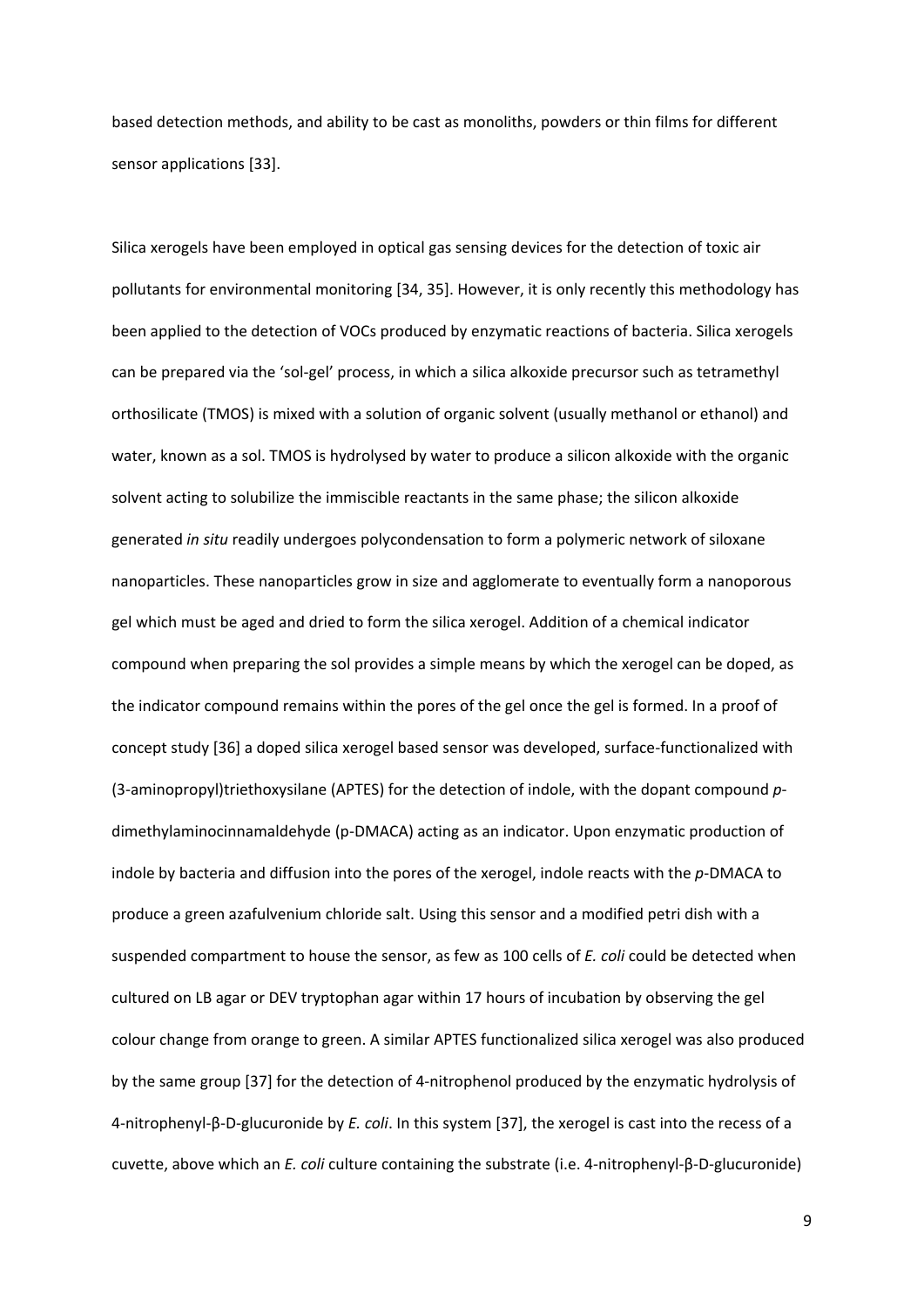was placed in a microcentrifuge tube. The whole apparatus was placed in a sealed vessel, such that the evolved 4‐nitrophenol diffused into the nanoporous xerogel. The basic environment within the pores led to the deprotonation of p-nitrophenol yielding the yellow coloured phenolate anion.

A similar methodology was used for the detection of 2‐nitrophenol [38], using agarose as the gel matrix cast into a spectrophotometry cuvette. The preparation of agarose gel sensors can be achieved by simply microwaving a solution of agarose in distilled water, followed by addition of aqueous solutions of the dopant indicator compounds, in this case NaOH for the detection of 2‐ nitrophenol, or the sodium salt of 1,2‐naphthoquinone‐4‐sulphonic acid (NQS) for the detection of aniline. These doped agarose gels were used to study enzyme production by some common pathogenic bacteria. Production of β‐glucosidase by *E. faecalis* and *Klebsiella pneumoniae* could be optically observed by deprotonation of 2‐nitrophenol to form the yellow phenolate anion within the NaOH‐doped agarose gel upon metabolism of 2‐nitrophenol‐β‐D‐glucopyranoside. Similarly, production of β‐alanine aminopeptidase by *Pseudomonas aeruginosa* resulted in hydrolysis of the enzyme substrate 3‐amino‐N‐phenylpropanamide, liberating aniline which subsequently became entrapped in the NQS‐doped agarose gel, reacting to produce an orange colouration. The production of the coloured products produced could be followed by observation of absorbance at 415 nm for the 2‐nitrophenolate and 470 nm for the NQS/aniline conjugate. By this method approximately 1‐1.5 x 10<sup>4</sup> CFU ml‐<sup>1</sup> *Enterococcus faecium* and *P. aeruginosa* could be detected after 18 h of incubation.

#### **Optoelectronic colorimetric sensor arrays**

A promising development in the production of a low cost VOC based *in vitro* diagnostic test for pathogen identification is the optoelectronic colorimetric sensor array. The array consists of numerous 'chemo responsive' dyes which change colour on exposure to the headspace of a broth or agar culture of bacteria, and can achieve species level recognition of bacteria based on the measured colour changes of each dye. The device is fabricated by printing an array of chemo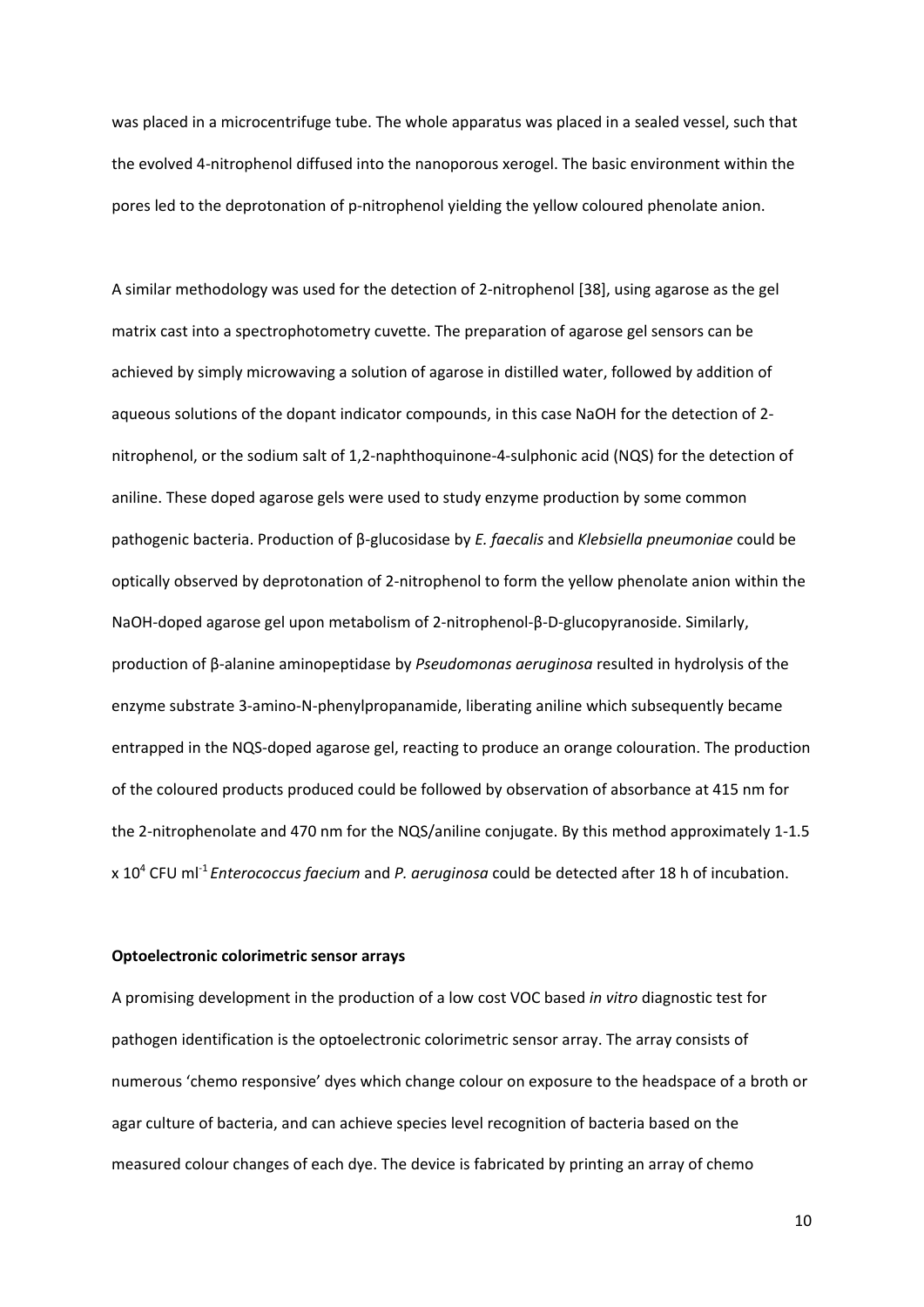responsive dyes onto a polymer film, each dye is added as a dopant to a silica gel sol mixture which is specifically designed for optimal entrapment of the respective dye. The sol mixtures are printed onto the polymer film using an automated microarray printer which spots each sol mixture onto the film which is then allowed to slowly age under a stream of nitrogen over 3 days. These microarrays were initially deployed to detect toxic industrial air pollutants [39]; thus the technology is transferrable as a tool for diagnosis of bacteria by measuring its response to the headspace of a microbial culture. Although the specific interactions of volatile headspace metabolites and the indicator dye compounds were not investigated, the dyes selected for the microarray were selected such that they should respond to potential volatile metabolites. Various iterations of the microarray have been produced with differing numbers of dye indicators, however the same general groups of indicators are used: metal ion containing dyes to sense Lewis basicity (amines), pH indicators to sense Brønsted acidity/basicity (amines, fatty acids), dyes with large permanent dipoles to sense local polarity (alcohols), metal salts to sense redox reactions (sulphides), and nucleophilic indicators to detect electrophilic analytes (aldehydes) [40]. The microarray works on a pattern recognition basis, such that the culture headspace of each species of bacteria grown in a particular growth medium will produce a different colour response on the array. The response of the array is measured by image scanning of the array at numerous time intervals, and measuring the difference in the red, green and blue (RGB) components of each spot in each image. The specific pattern of RGB difference can be attributed to a species of bacteria, and can be used to achieve a species level differentiation. The optoelectronic microarray sensor has been successfully applied to the detection of the potential bioterrorism agents *Bacillus anthracis* and *Yersinia pestis*, numerous sepsis causing bacteria in blood culture, pathogenic fungi, and species level detection of 15 common clinical isolates on blood agar [1, 40‐42].

#### **Mass spectrometry VOC fingerprinting**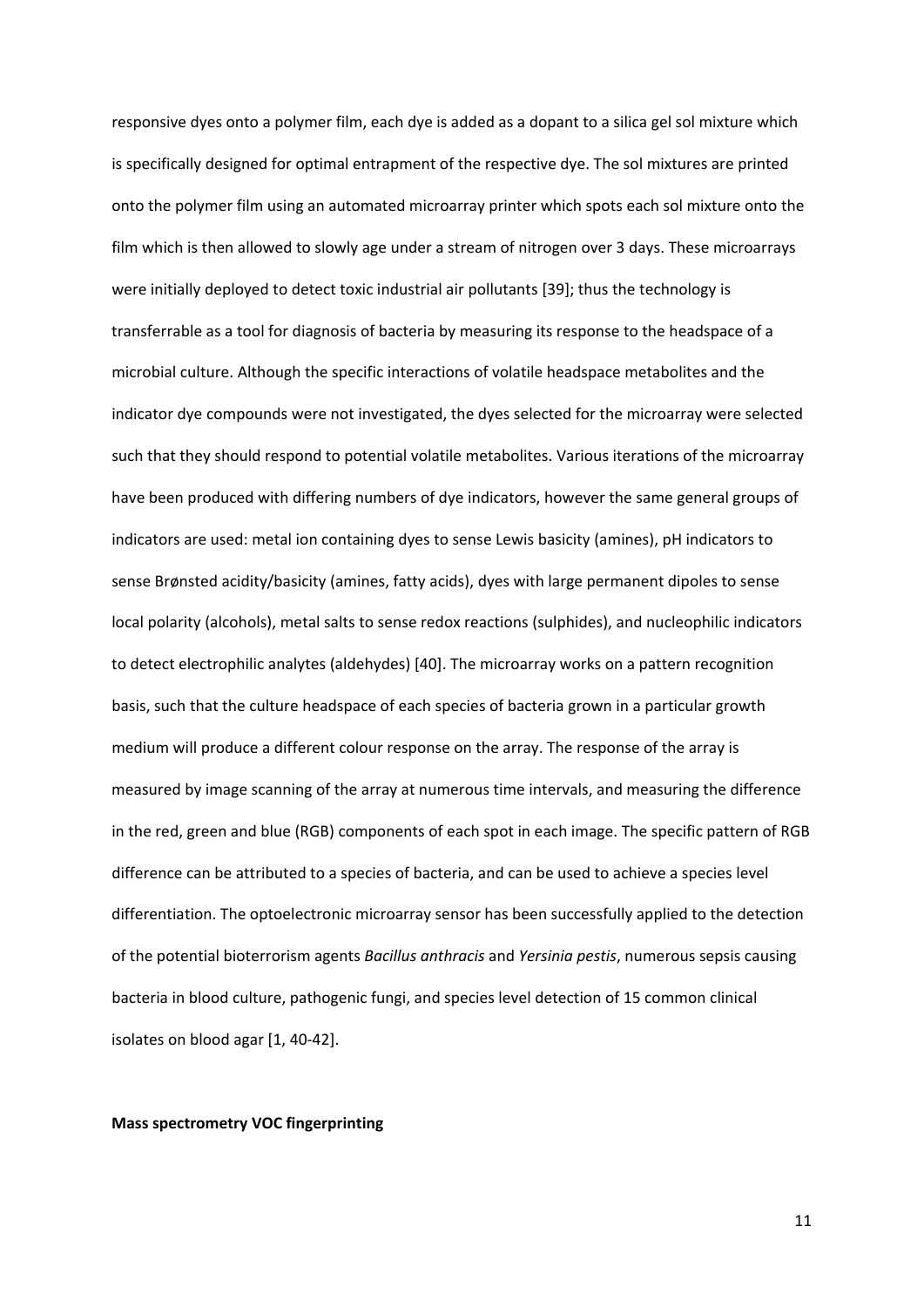Deficiencies in standard methodologies for microbial VOC analyses employing analytical instrumentation such as GC-MS include: the requirement for sample pre-concentration usually by SPME, requirement for skilled operatives to maintain and run equipment, low sample throughput due to lengthy analysis times, and potential systemic discrimination against analytes of low molecular mass, and analytes containing moieties which are strongly adsorbed in the injection port or on the column which require derivatization before analysis. Recently several mass spectrometric techniques have been applied to the analysis of microbial VOCs which directly sample the atmosphere above microbial cultures, eliminating the need for sample pre‐concentration often providing near real‐time and continuous measurements of the VOCs present, allowing dynamic changes in the VOC profile to be monitored.

A number of experiments performed *in vitro* have demonstrated the ability to discriminate between inoculated and non‐inoculated growth media based on the presence or absence of molecular ions in the mass spectra of culture headspace [43-45]. Proton Transfer Reaction Mass-spectrometry (PTR-MS) has been used to differentiate between cultures of *E. coli*, *Salmonella enterica*, *Shigella flexneri*, and the yeast *Candida tropicalis* [43] which were cultured according to Deutsche Sammlung von Mikroorganismen und Zellkulturen (DSMZ) recommended conditions. VOCs were assigned tentative identities based on m/z values corresponding to the molecular mass of the compound plus that of a proton due to the ionization method of proton transfer reaction (addition of a proton to the analyte by reaction with a hydronium ion), and VOCs expected to be produced as described in the scientific literature. Compounds with the same expected m/z could be differentiated based on the relative isotopic abundance of  $^{13}$ C. Using this methodology, several unique ions could be detected in the headspace of all tested species. The dynamic nature and necessity for continuous analysis of the headspace was observed, as the ion assigned as acetone could only be detected within the first 100 minutes of culture. Similarly, the application of atmospheric pressure chemical ionization massspectrometry (APCI‐MS) could be applied to the detection of *K. pneumoniae*, *Acinetobacter*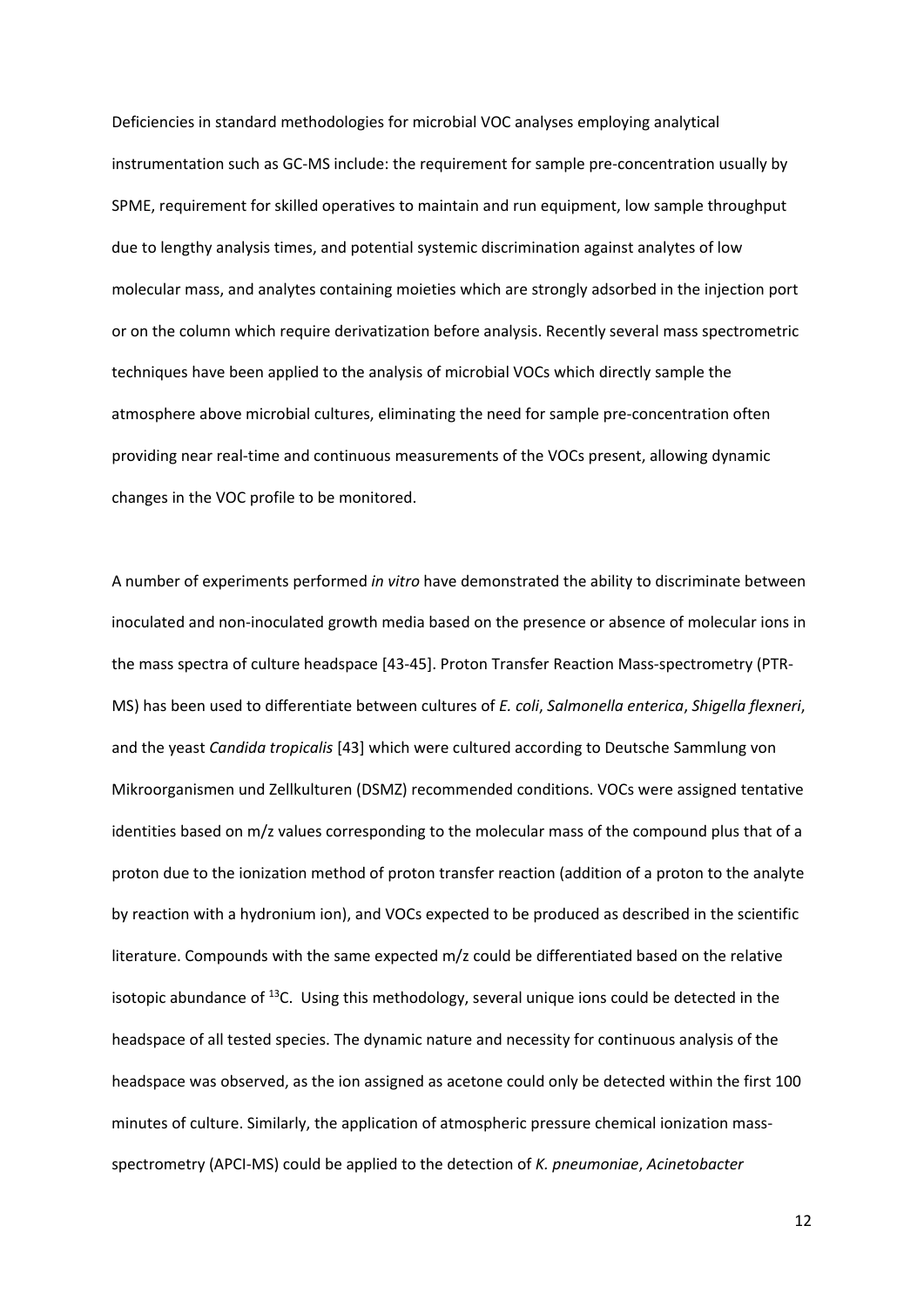*baumannii*, *E. coli*, *Staphylococcus aureus*, *P. aeruginosa*, and three species of *Candida* [44] grown in Mueller‐Hinton medium. Mass spectra from cultures were obtained in the positive and negative ionization mode, and signals obtained from sterile culture media were subtracted from the spectra. An increase in a signal with m/z of 70 was associated with growth of *P. aeruginosa*. *Candida* species showed increased production of an m/z signal of 140 whereas a m/z signal of 101 was only observed in cultures of *S. aureus,* among the bacteria tested, and was tentatively attributed to the production of isovaleric acid which has been reported previously as a biomarker for *S. aureus* [46]. *E. coli* cultures also produced a m/z signal of 116 attributed to the deprotonated form of indole, with *E. coli* being a well‐known indole producing species [6]. Overall *S. aureus* cultures produced the highest total number of signals in the VOC fingerprint (25), and *A. baumannii* the lowest (6) [44].

Selected ion flow tube mass spectrometry (SIFT‐MS) and APCI‐MS have been used to detect bacterial growth and potential species identification of bacteria in a blood culture [45, 47], as well as determining antibiotic susceptibilities of *E. coli* to gentamicin, and *S. aureus* to flucloxacillin during culture. Using SIFT‐MS the VOC profiles of *Streptococcus pneumoniae*, *P. aeruginosa*, *E. coli*, *S. aureus*, and *Neisseria meningitidis* were determined in fastidious antimicrobial neutralization BacT/ALERT® bottles, the effect of antibiotics on VOC production was determined for *E. coli* with Gentamicin and *S. aureus* with Flucloxacillin using standard aerobic bottles [46]. Blood samples taken from healthy individuals were added to the BacT/ALERT<sup>®</sup> bottles, and inoculated with 10 CFU of test species to simulate a bacteraemia ( $10<sup>3</sup>$  CFU for susceptibility experiments) with incubation at 37 °C. As opposed to the previously described study in which all ions over a specified mass range were observed for headspace analyses, in this study a number of VOCs were identified as suitable biomarkers for the test species including: 2‐aminoacetophenone, ammonia, dimethyldisulfide (DMDS), dimethylsulfide (DMS), formaldehyde, ethanol, hydrogen sulfide, indole, methanethiol, pentanols, and propanol [47]. The SIFT‐MS was set up in single ion monitoring (SIM) mode to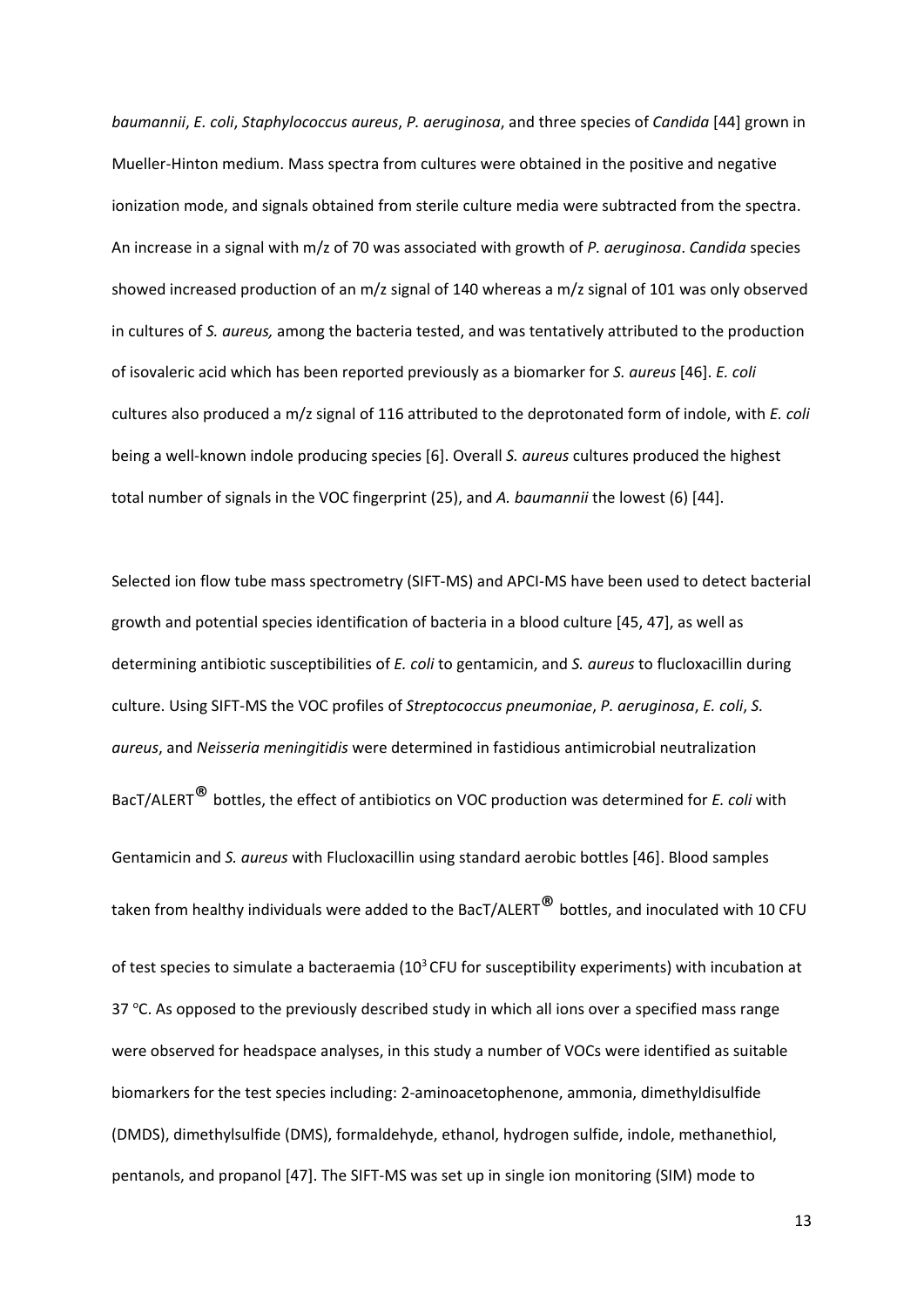specifically detect ions relating to these compounds, with acetaldehyde, acetic acid, ethanol, acetone, ammonia, hydrogen sulfide, DMS, and DMDS concentrations quantified. Using this methodology, a profile of the concentrations of identified biomarkers could be determined for each species, which could potentially be used to differentiate between the species of bacteria tested. It was also found for cultures of *E. coli* and *S. aureus* that addition of gentamicin and flucloxacillin, respectively above and below the reported minimum inhibitory concentration (MIC) resulted in a reduction in VOC concentrations measured with the most significant reduction found above the MIC; this could provide a potential means of determining antibiotic susceptibility before pathogens are isolated.

Using APCI‐MS, VOCs were determined for the detection of bacteraemia caused by *S. aureus*, *E. coli*, *K. pneumoniae*, *A. baumannii*, and *P. aeruginosa,* with these species reported to be responsible for 50 % of cases of bacteraemia [45]. Blood samples from 180 healthy individuals were mixed with tryptic soya broth, and split into sub‐samples each inoculated at 10<sup>4</sup> CFU ml‐<sup>1</sup> of *S. aureus*, *E. coli*, *K. pneumoniae*, *A. baumannii*, or *P. aeruginosa*. VOC production was measured continuously by APCI‐ MS at 35 °C. The determined VOC profiles were used to diagnose bacteraemia caused by the aforementioned pathogens. Thirty three cases of bacteraemia were successfully identified as being caused by the tested pathogens using APCI‐MS as a detection method and corroborated by conventional methods.

VOC determination via mass spectrometry has also been proposed as a means of detecting lung infections *in vitro*. SIFT‐MS analyses performed on 21 *P. aeruginosa* isolates obtained from cystic fibrosis patients, whose lungs were colonized with the bacteria, found that detection of hydrogen cyanide as a VOC was highly associated with *P. aeruginosa* infection [47]. Cough, swab, or sputum samples provided by the patient were inoculated onto blood agar, and *Pseudomonas* selective medium. Plates were sealed inside a plastic bag and incubated at 37  $\degree$ C for 48 h before SIFT-MS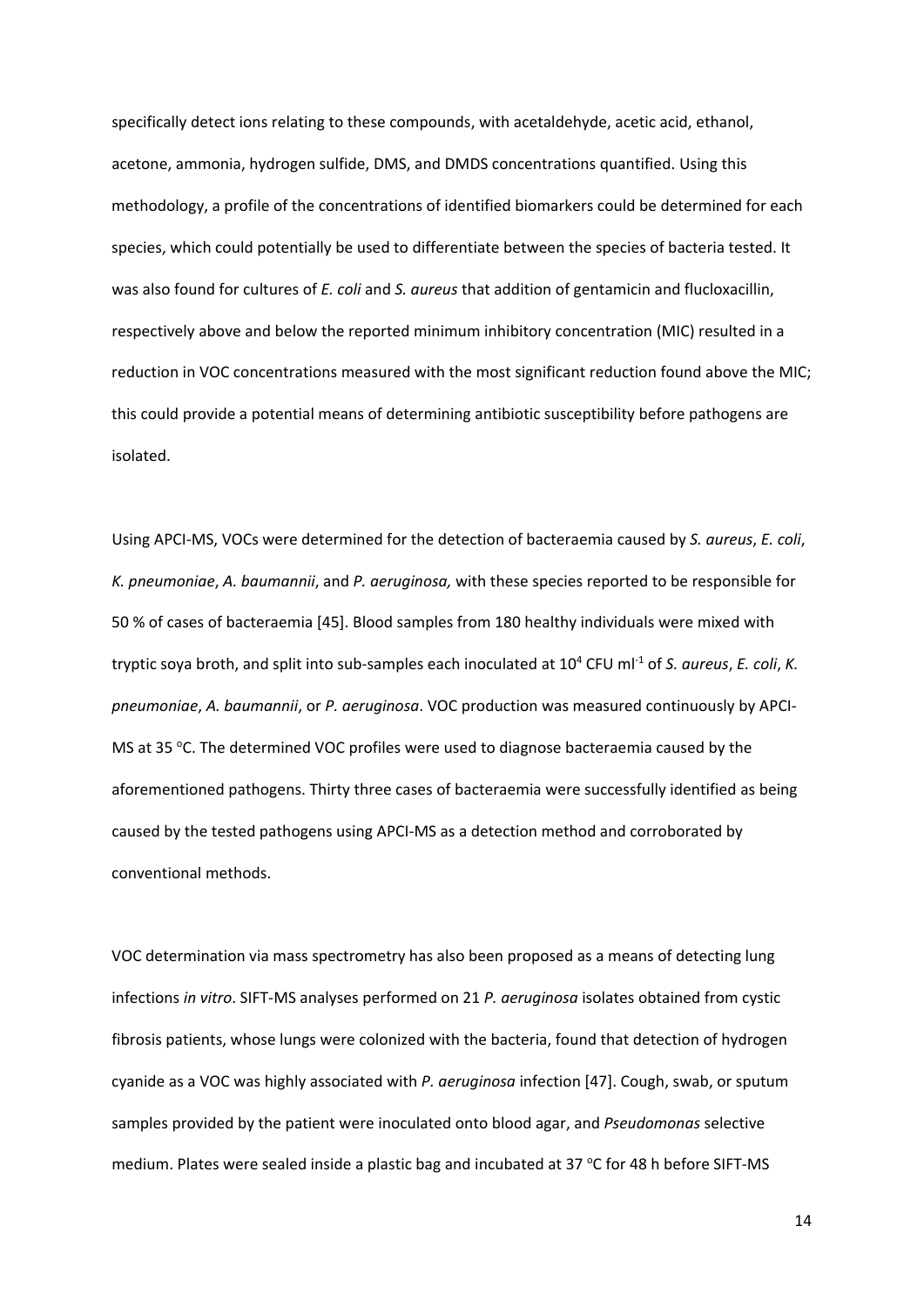analysis [48]; hydrogen cyanide could be detected in the headspace of 15/22 culture positive samples indicating its suitability as a biomarker for *P. aeruginosa*. Further studies have shown that VOC fingerprinting by SESI‐MS could potentially be used as an *in vivo* diagnostic test to analyse breath for the detection of *P. aeruginosa* and *S. aureus* infection in a murine model by secondary electrospray ionization mass‐spectrometry (SESI‐MS) [49].

#### **Conclusions**

The practical use of VOC detection as an *in vitro* diagnostic technique is ultimately governed by the specificity of VOCs produced as markers for the bacteria of interest, and robustness of VOC production across numerous strains of the species. The use of VOC labelled enzymatic substrates targeting specific enzyme activities of the target bacteria, requires use of selective growth medium, or cell separation methodologies to negate potential false positive results which may be caused by the microflora of the sample matrix. The use of higher cost analytical instrumentation must also be replaced by development of low cost sensors; optical gel sensors have been proposed for this purpose, however implication of other sensor technologies may be possible. Methods employing enzymatic substrates must be extensively validated for use with specific sample matrices, and the ability to achieve comparable specificity and sensitivity with conventional methods, as well as improved time to detection must be demonstrated. High specificity and sensitivity appears to be achievable when employing methods involving the detection of VOC metabolite profiles using colorimetric sensor arrays, and mass spectrometry. Although the application of these methods is seemingly limited to monomicrobial samples, specific applications such as bacteria identification in a blood culture bottle pose great advantages over conventional methods, chiefly a significant reduction in time to diagnosis and therefore patient treatment. A comprehensive summary of the suitability of each analytical technique for exogenous VOC detection is reported in Table 2. Table 2 also considers the advantages and limitations of each approach. There are still significant challenges to overcome in implementing this methodology, however promising progress is being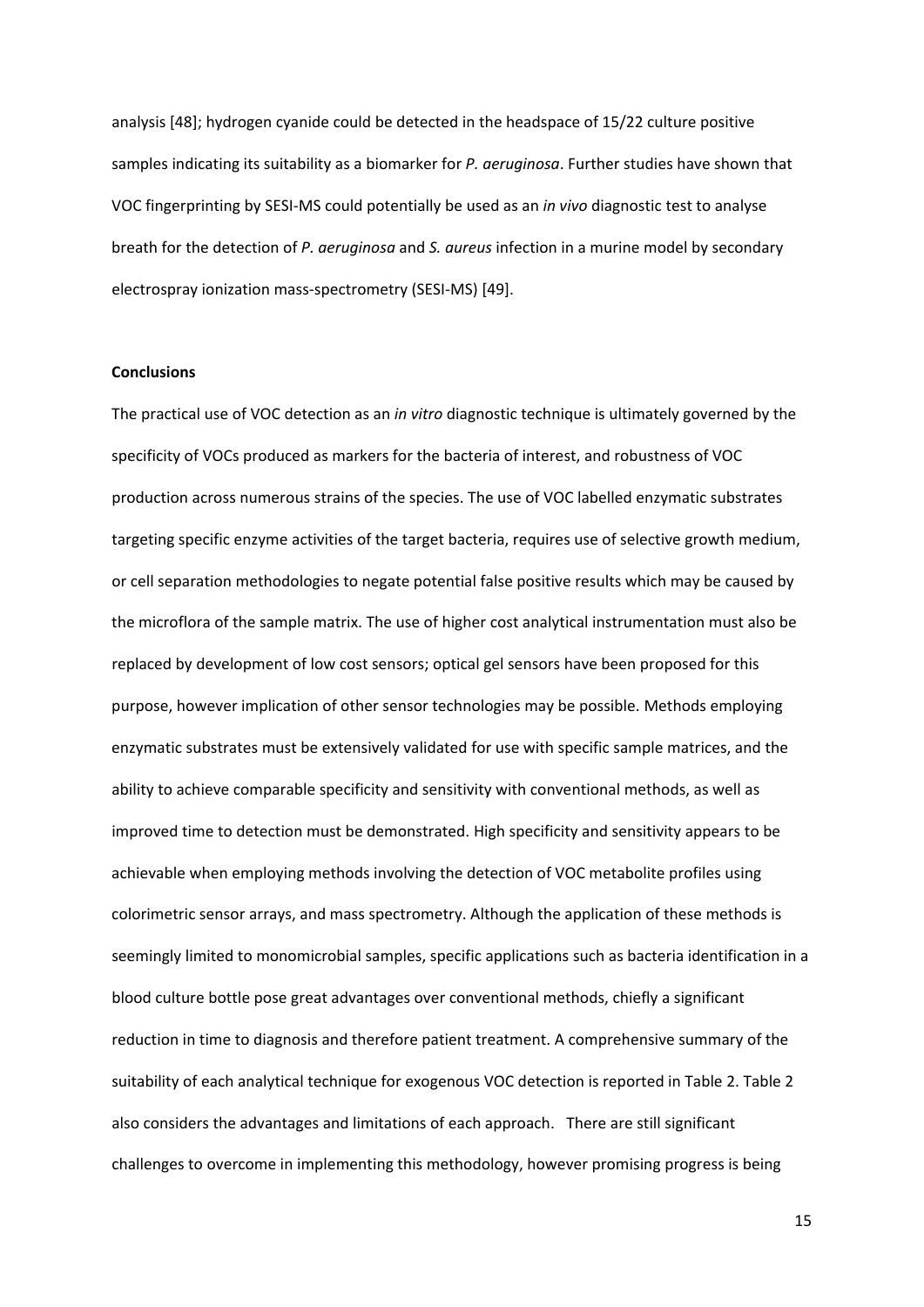made, and even potential *in vivo* use has been described. Other avenues to investigate include

determination of antibiotic susceptibility which could eventually lead to commercial products.

Ultimately these methods may be used as a sample screening technique to provide ahead of time

diagnoses, which can influence decisions on therapeutic treatment of infections and food safety.

Initial VOC screening results can later be confirmed by culturing and biochemical testing.

#### **Conflict of interest:**

The authors have no conflict of interest to declare.

#### **References**

[1] S.H. Lim, S. Mix, V. Anikst, I. Budvytiene, M. Eiden, Y. Churi, N. Queralto, A. Berliner, R.A. Martino, P.A. Rhodes, N. Banaei, Bacterial culture detection and identification in blood agar plates with an optoelectronic nose, Analyst 141 (2016) 918‐925.

[2] A.W. Boots, A. Smolinska, J.J. van Berkel, R.R. Fijten, E.E. Stobberingh, M.L. Boumans, E.J. Moonen, E.F. Wouters, J.W. Dallinga, F.J. Van Schooten, Identification of microorganisms based on headspace analysis of volatile organic compounds by gas chromatography-mass spectrometry, J. Breath. Res. 8 (2014) 1‐12.

[3] M. Junger, W. Vautz, M. Kuhns, L. Hofmann, S. Ulbricht, J.I. Baumbach, M. Quintel, T. Perl, Ion mobility spectrometry for microbial volatile organic compounds: a new identification tool for human pathogenic bacteria, Appl. Microbiol. Biotechnol. 93 (2012) 2603‐2614.

[4] N. Kunze, J. Gopel, M. Kuhns, M. Junger, M. Quintel, T. Perl, Detection and validation of volatile metabolic patterns over different strains of two human pathogenic bacteria during their growth in a complex medium using multi‐capillary column‐ion mobility spectrometry (MCC‐IMS), Appl. Microbiol. Biotechnol. 97 (2013) 3665‐3676.

[5] E. Tait, J.D. Perry, S.P. Stanforth, J.R. Dean, Identification of volatile organic compounds produced by bacteria using HS‐SPME‐GC–MS, J. Chromatogr. Sci. 52 (2014) 363‐373.

[6] W.A. Newton, Y. Morino, E.E. Snell, Properties of crystalline tryptophanase, J.Biol. Chem. 240 (1965) 1211‐1218.

[7] R.M.S. Thorn, D.M. Reynolds, J. Greenman, Multivariate analysis of bacterial volatile compound profiles for discrimination between selected species and strains in vitro, J. Microbiol. Methods. 84 (2011) 258‐264.

[8] C. Schöller, S. Molin, K. Wilkins, Volatile metabolites from some Gram-negative bacteria, Chemosphere. 35 (1997) 1487‐1495.

[9] J.M. Zechman, S. Aldinger, J.N. Labows, Characterization of pathogenic bacteria by automated headspace concentration—gas chromatography, J. Chromatogr. B: Biomed. Sci. Appl. 377 (1986) 49‐ 57.

[10] Y. Henis, J.R. Gould, M. Alexander, Detection and identification of bacteria by gas chromatography, Appl. Microbiol. 14 (1966) 513‐524.

[11] M.E. Dolch, C. Hornuss, C. Klocke, S. Praun, J. Villinger, W. Denzer, G. Schelling, S. Schubert, Volatile organic compound analysis by ion molecule reaction mass spectrometry for Gram‐positive bacteria differentiation, Eur. J. Clin. Microbiol. Infect. Dis. 31 (2012) 3007‐3013.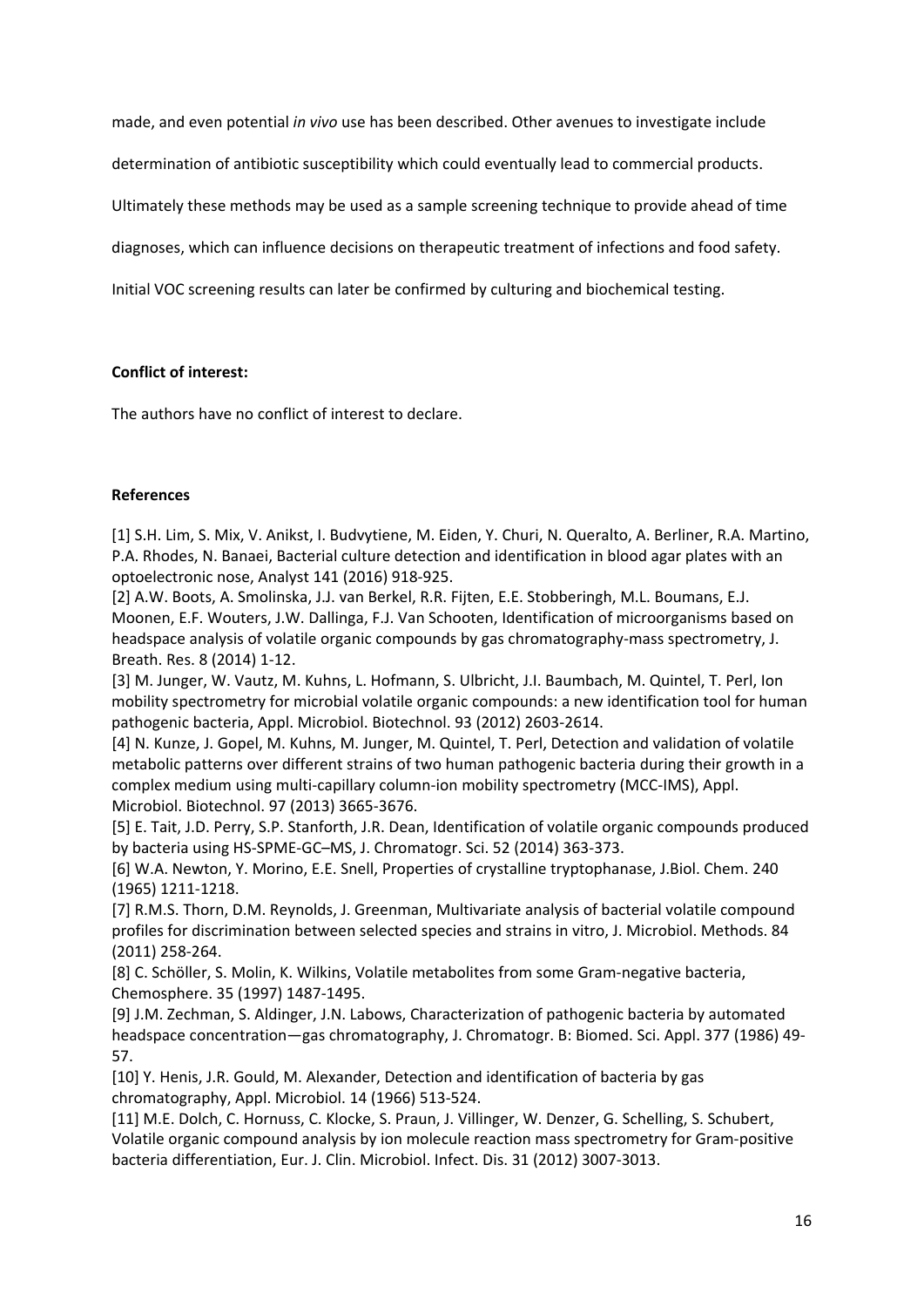[12] L.D. Bos, P.J. Sterk, M.J. Schultz, Volatile metabolites of pathogens: a systematic review, PLoS Pathog. 9 (2013) e1003311.

[13] E. Tait, J.D. Perry, S.P. Stanforth, J.R. Dean, Use of volatile compounds as a diagnostic tool for the detection of pathogenic bacteria, TrAC, Trends Anal. Chem. 53 (2014) 117‐125.

[14] S. Schulz, J.S. Dickschat, Bacterial volatiles: the smell of small organisms, Nat. Prod. Rep. 24 (2007) 814‐842.

[15] C.A. Citron, P. Rabe, J.S. Dickschat, The Scent of Bacteria: Headspace Analysis for the Discovery of Natural Products, J. Nat. Prod. 75 (2012) 1765‐1776.

[16] M.C. Lemfack, J. Nickel, M. Dunkel, R. Preissner, B. Piechulla, mVOC: a database of microbial volatiles, Nucleic Acids Res. 42 (2014) D744‐D748.

[17] J.D. Perry, A.M. Freydiere, The application of chromogenic media in clinical microbiology, J. Appl. Microbiol. 103 (2007) 2046‐2055.

[18] M. Manafi, New developments in chromogenic and fluorogenic culture media, Int. J. Food Microbiol. 60 (2000) 205‐218.

[19] S. Orenga, A.L. James, M. Manafi, J.D. Perry, D.H. Pincus, Enzymatic substrates in microbiology, J. Microbiol. Methods. 79 (2009) 139‐155.

[20] A.P. Snyder, D.B. Shoff, G.A. Eiceman, D.A. Blyth, J.A. Parsons, Detection of bacteria by ion mobility spectrometry, Anal. Chem. 63 (1991) 526‐529.

[21] H. Honda, N. Yajima, T. Saito, Characterization of lactose utilization and beta‐galactosidase in Lactobacillus brevis KB290, the hetero‐fermentative lactic acid bacterium, Curr. Microbiol. 65 (2012) 679‐685.

[22] Y. Xia, J. Zhao, H. Chen, X. Liu, Y. Wang, F. Tian, H.P. Zhang, H. Zhang, W. Chen, Extracellular secretion in Bacillus subtilis of a cytoplasmic thermostable beta‐galactosidase from Geobacillus stearothermophilus, J. Dairy Sci. 93 (2010) 2838‐2845.

[23] N.J.C. Strachan, I.D. Ogden, A rapid method for the enumeration of coliforms in processed foods by ion mobility spectrometry, Letters in Applied Microbiology, 17 (1993) 228‐230.

[24] I.D. Ogden, N.J.C. Strachan, Enumeration of Escherichia coli in cooked and raw meats by ion mobility spectrometry, J. Appl. Bacteriol. 74 (1993) 402‐405.

[25] N.J.C. Strachan, F.J. Nicholson, I.D. Ogden, An automated sampling system using ion mobility spectrometry for the rapid detection of bacteria, Anal. Chim. Acta. 313 (1995) 63‐67.

[26] E. Tait, J.D. Perry, S.P. Stanforth, J.R. Dean, Bacteria detection based on the evolution of enzyme‐generated volatile organic compounds: Determination of Listeria monocytogenes in milk samples, Anal. Chim. Acta. 848 (2014) 80‐87.

[27] E. Tait, K.A. Hill, J.D. Perry, S.P. Stanforth, J.R. Dean, Development of a novel method for detection of Clostridium difficile using HS‐SPME‐GC‐MS, J. Appl. Microbiol. 116 (2014) 1010‐1019. [28] C.E. Garner, S. Smith, B. de Lacy Costello, P. White, R. Spencer, C.S. Probert, N.M. Ratcliffe, Volatile organic compounds from feces and their potential for diagnosis of gastrointestinal disease, FASEB J. 21 (2007) 1675‐1688.

[29] A.P. Snyder, D.A. Blyth, J.A. Parsons, Ion mobility spectrometry as an immunoassay detection technique, J. Microbiol. Methods. 27 (1996) 81‐88.

[30] G.B. Smith, G.A. Eiceman, M.K. Walsh, S.A. Critz, E. Andazola, E. Ortega, F. Cadena, Detection of salmonella typhimurium by hand‐held ion mobility spectrometer: A quantitative assessment of response characteristics, Field Anal. Chem. Technol. 1 (1997) 213‐226.

[31] M.A. Hayes, N.A. Polson, A.N. Phayre, A.A. Garcia, Flow‐Based Microimmunoassay, Anal. Chem. 73 (2001) 5896‐5902.

[32] A.D. Pris, F.J. Mondello, R.J. Wroczynski, A.J. Murray, H. Boudries, C.M. Surman, T.L. Paxon, Improved specific biodetection with ion trap mobility spectrometry (ITMS): a 10‐min, multiplexed, immunomagnetic ELISA, Anal. Chem. 81 (2009) 9948‐9954.

[33] M.R.N. Monton, E.M. Forsberg, J.D. Brennan, Tailoring Sol–Gel‐Derived Silica Materials for Optical Biosensing, Chem. Mater. 24 (2012) 796‐811.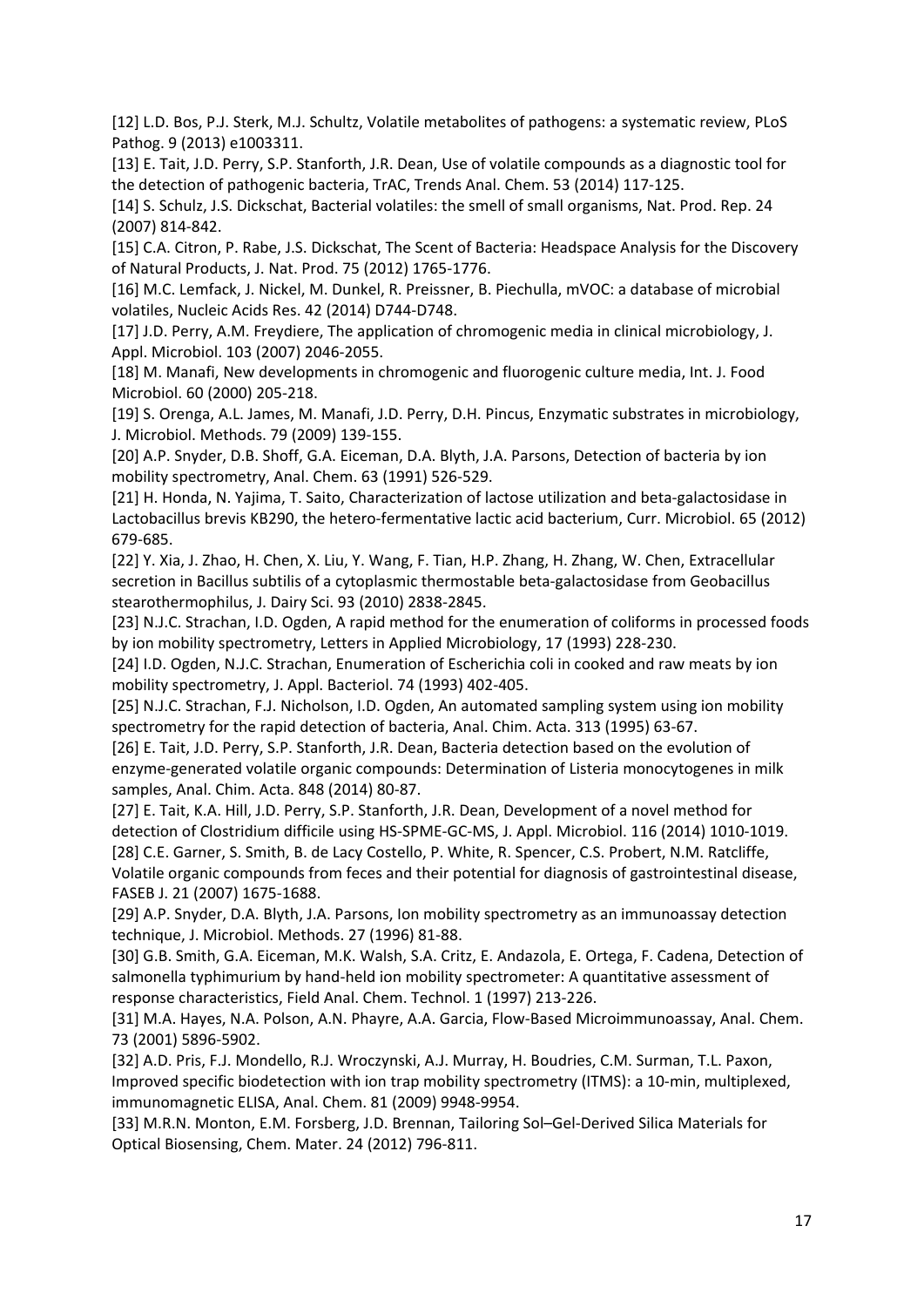[34] S.H. Lim, J.W. Kemling, L. Feng, K.S. Suslick, A colorimetric sensor array of porous pigments, Analyst 134 (2009) 2453‐2457.

[35] L. Feng, C.J. Musto, J.W. Kemling, S.H. Lim, K.S. Suslick, A colorimetric sensor array for identification of toxic gases below permissible exposure limits, Chem. Commun. 46 (2010) 2037‐ 2039.

[36] S. Crunaire, P. Marcoux, K‐Q. Ngo, J‐P. Moy, F. Mallard, T‐H. Tran‐Thi, Discriminating bacteria with optical sensors based on functionalized nanoporous xerogels, Chemosensors. 2 (2014) 171-181. [37] L-H Guillemot, M. Vrignaud, P.R. Marcoux, C. Rivron, T-H. Tran-Thi, Facile and fast detection of bacteria via the detection of exogenous volatile metabolites released by enzymatic hydrolysis, Phys. Chem. Chem. Phys. 15 (2013) 15840‐15844.

[38] E. Tait, S.P. Stanforth, S. Reed, J.D. Perry, J.R. Dean, Analysis of pathogenic bacteria using exogenous volatileorganic compound metabolites and optical sensor detection, RSC Adv. 5 (2015) 15494‐15499.

[39] L. Feng, C.J. Musto, J.W. Kemling, S.H. Lim, W. Zhong, K.S. Suslick, Colorimetric sensor array for determination and identification of toxic industrial chemicals, Anal. Chem. 82 (2010) 9433‐9440. [40] C.L. Lonsdale, B. Taba, N. Queralto, R.A. Lukaszewski, R.A. Martino, P.A. Rhodes, S.H. Lim, The use of colorimetric sensor arrays to discriminate between pathogenic bacteria, PloS One. 8 (2013) e62726.

[41] Y. Zhang, J.R. Askim, W. Zhong, P. Orlean, K.S. Suslick, Identification of pathogenic fungi with an optoelectronic nose, Analyst 139 (2014) 1922‐1928.

[42] S.H. Lim, S. Mix, Z. Xu, B. Taba, I. Budvytiene, A.N. Berliner, N. Queralto, Y.S. Churi, R.S. Huang, M. Eiden, R.A. Martino, P. Rhodes, N. Banaei, Colorimetric sensor array allows fast detection and simultaneous identification of sepsis-causing bacteria in spiked blood culture, J. Clin. Microbiol. 52 (2014) 592‐598.

[43] M. Bunge, N. Araghipour, T. Mikoviny, J. Dunkl, R. Schnitzhofer, A. Hansel, F. Schinner, A. Wisthaler, R. Margesin, T.D. Mark, On-line monitoring of microbial volatile metabolites by proton transfer reaction‐mass spectrometry, Appl. Environ. Microbiol. 74 (2008) 2179‐2186.

[44] J. Liang, Y. Hang, K. Chingin, L. Hu, H. Chen, Rapid differentiation of microbial cultures based on the analysis of headspace volatiles by atmospheric pressure chemical ionization mass spectrometry, RSC Adv. 4 (2014) 25326‐25329.

[45] K. Chingin, J. Liang, Y. Hang, L. Hu, H. Chen, Rapid recognition of bacteremia in humans using atmospheric pressure chemical ionization mass spectrometry of volatiles emitted by blood cultures, RSC Adv. 5 (2015) 13952‐13957.

[46] W. Filipiak, A. Sponring, M.M. Baur, A. Filipiak, C. Ager, H. Wiesenhofer, M. Nagl, J. Troppmair, A. Amann, Molecular analysis of volatile metabolites released specifically by Staphylococcus aureus and Pseudomonas aeruginosa, BMC Microbiol. 12 (2012) 113.

[47] R.A. Allardyce, A.L. Hill, D.R. Murdoch, The rapid evaluation of bacterial growth and antibiotic susceptibility in blood cultures by selected ion flow tube mass spectrometry, Diagn. Microbiol. Infect. Dis. 55 (2006) 255‐261.

[48] W. Carroll, W. Lenney, T. Wang, P. Spanel, A. Alcock, D. Smith, Detection of volatile compounds emitted by Pseudomonas aeruginosa using selected ion flow tube mass spectrometry, Pediatr. Pulmonol. 39 (2005) 452‐456.

[49] J. Zhu, H.D. Bean, M.J. Wargo, L.W. Leclair, J.E. Hill, Detecting bacterial lung infections: in vivo evaluation of in vitro volatile fingerprints, J. Breath Res. 7 (2013) 1‐15.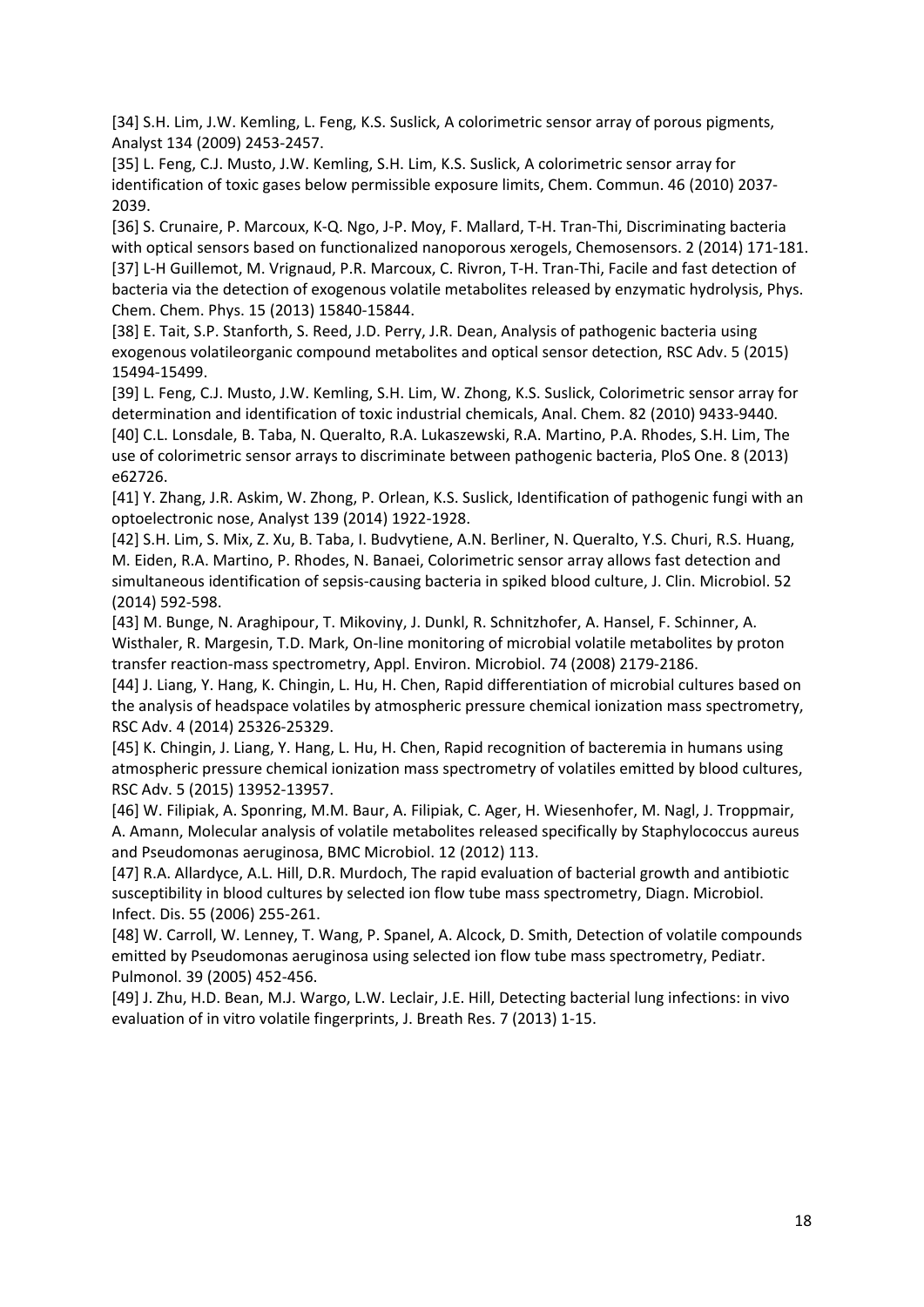# **Table 1. Foodborne illness causing bacteria and enzyme activities used as biomarkers**

| Microorganism<br><b>Enzyme</b> |                         | <b>Enzyme substrate</b>                   | <b>VOC</b>    |
|--------------------------------|-------------------------|-------------------------------------------|---------------|
| E. coli                        | β-glucuronidase         | 2-nitrophenyl-β-D-glucuronide             | 2-nitrophenol |
| Yersinia spp.                  | Urease                  | Urea                                      | ammonia       |
| Aeromonas spp.                 | β-galactosidase         | 2-nitrophenyl-β-D-galactoside             | 2-nitrophenol |
| Listeria spp.                  | $\beta$ -glucosidase    | 2-nitrophenyl-β-D-glucopyranoside         | 2-nitrophenol |
| Staphylococcus aureus          | phospho-β-galactosidase | 2-nitrophenyl-β-D-galactoside-6-phosphate | 2-nitrophenol |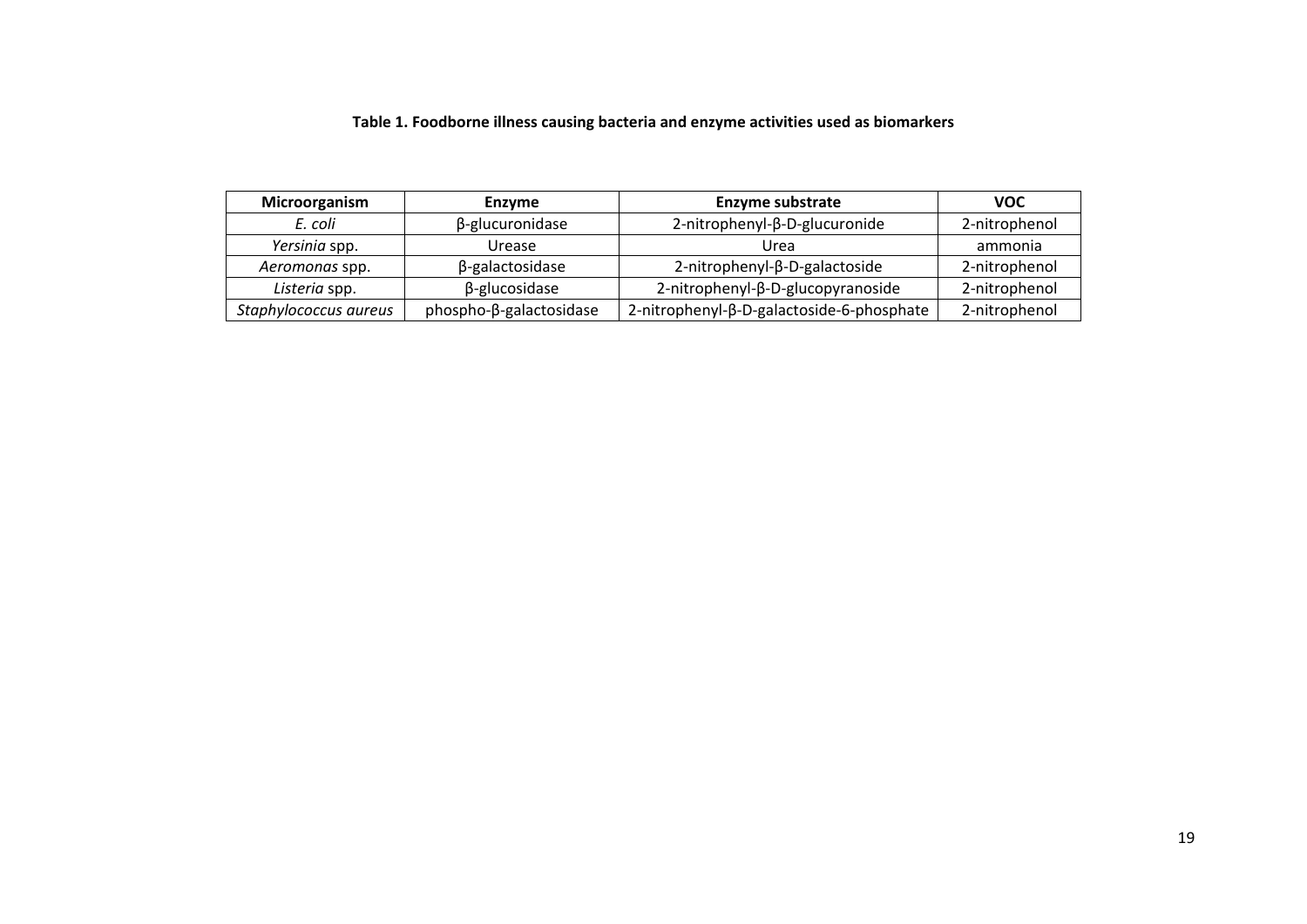| <b>VOC</b>                      | <b>Sample Matrix</b>      | Analytical<br><b>Technique</b> | Microorganism                                                                    | <b>Time to</b><br><b>Detection</b> | Sensitivity                        | <b>Advantages</b>                                                                                                                                                                                            | <b>Limitations</b>                                                                                                                                                                                 | Reference |
|---------------------------------|---------------------------|--------------------------------|----------------------------------------------------------------------------------|------------------------------------|------------------------------------|--------------------------------------------------------------------------------------------------------------------------------------------------------------------------------------------------------------|----------------------------------------------------------------------------------------------------------------------------------------------------------------------------------------------------|-----------|
| 2-Nitrophenol                   | Cellulose filter<br>paper | <b>IMS</b><br>(hand held)      | E. coli                                                                          | $10 - 30$<br>min                   | $2.0 \times 10^2$ CFU<br>$ml^{-1}$ | Separation of complex<br>VOC mixtures achieved<br>on rapid timescales,<br>portable<br>instrumentation, simple<br>bacteria detection<br>based on observation of<br>single VOC analyte                         | Requires 48 h pre-<br>incubation to<br>induce $\beta$ -D-<br>galactosidase,<br>presumptive VOC<br>identification,<br>bacteria detection<br>based on enzyme<br>activities which<br>are non-specific | $[20]$    |
| 2-Nitrophenol                   | Cooked/raw<br>meats       | <b>IMS</b>                     | E. coli                                                                          | 9 hours                            | $1.4 \times 10^1$ CFU<br>$ml-1$    | Separation of complex<br>VOC mixtures achieved<br>on rapid timescales,<br>simple bacteria<br>detection based on<br>observation of single<br>analyte                                                          | <b>Bacteria detection</b><br>based on enzyme<br>activities which<br>are non-specific                                                                                                               | $[24]$    |
| $2-$<br>Ammonia,<br>nitrophenol | Enrichment broth          | <b>IMS</b><br>(automated)      | A. hydrophilia,<br>E. coli,<br>Listeria spp.,<br>S. aureus,<br>Y. enterocolitica | $~^{\sim}$ 10 – 20<br>hours        | $< 1.0$ CFU ml <sup>-1</sup>       | Automated sample<br>processing, separation<br>of complex VOC<br>mixtures achieved on<br>rapid timescales,<br>provides estimation of<br>colony count, simple<br>bacteria detection<br>based on observation of | Presumptive VOC<br>identification,<br>bacteria detection<br>based on enzyme<br>activities which<br>are non-specific                                                                                | $[25]$    |

# **Table 2. A comparison of the analytical techniques used for detection of exogenous VOC biomarkers**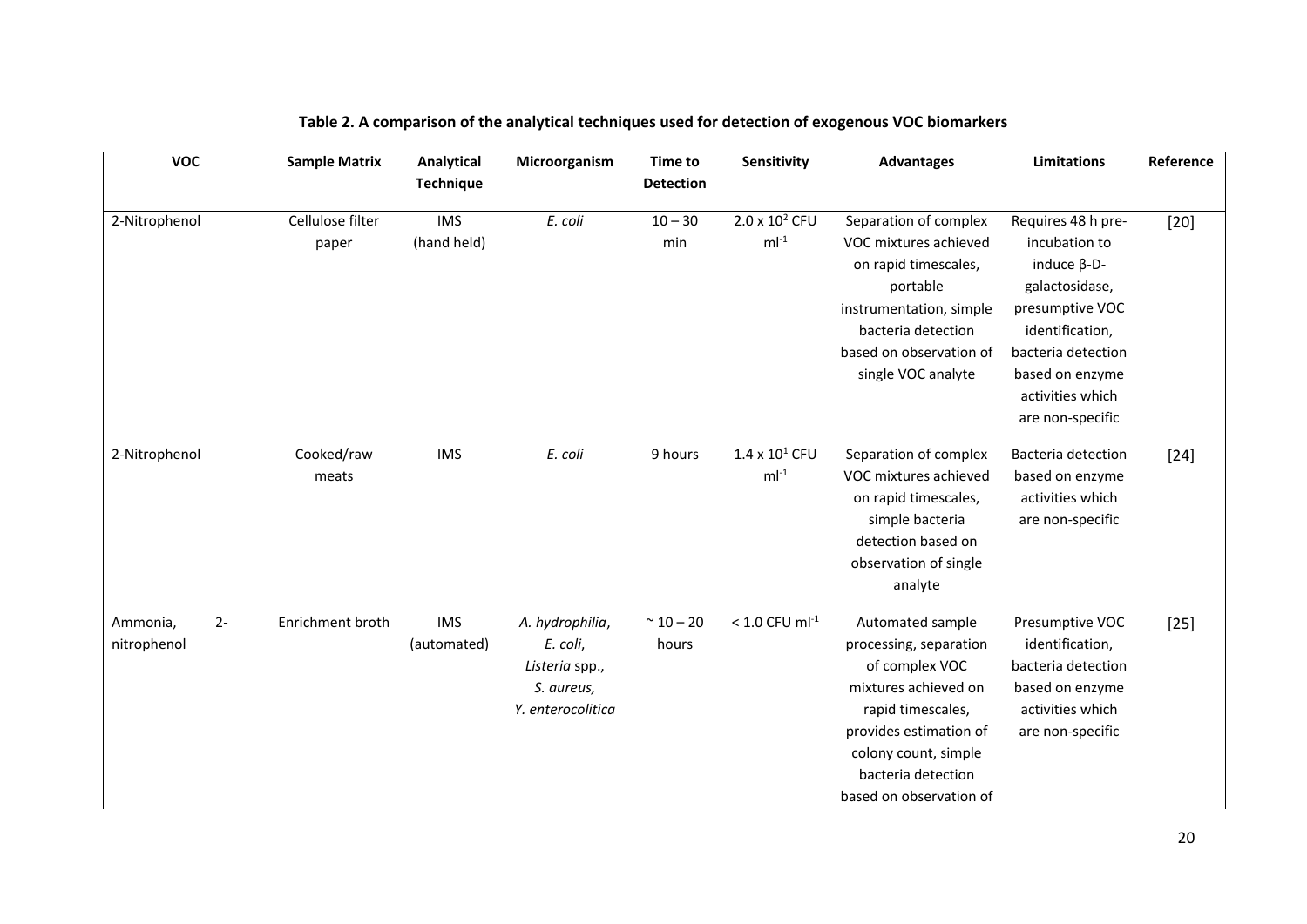|                                                              |              |                   |               |          |                                                 | single analyte                                                                                                                                                                                                                                                                                                               |                                                                                                                                                                                                                                                         |        |
|--------------------------------------------------------------|--------------|-------------------|---------------|----------|-------------------------------------------------|------------------------------------------------------------------------------------------------------------------------------------------------------------------------------------------------------------------------------------------------------------------------------------------------------------------------------|---------------------------------------------------------------------------------------------------------------------------------------------------------------------------------------------------------------------------------------------------------|--------|
| 2-Nitrophenol,<br>3-fluoroaniline                            | Milk         | HS-SPME-<br>GC-MS | Listeria spp. | 24 hours | $1 - 1.5 \times 10^2$<br>$CFU$ ml <sup>-1</sup> | Rapid detection in<br>comparison to culture<br>based methods, non-<br>invasive sampling by<br>SPME, electron<br>ionization permits VOC<br>identification by<br>fragmentation pattern,<br>greater analyte<br>separation power<br>compared to IMS                                                                              | Bacteria detection<br>based on enzyme<br>activities which<br>are non-specific,<br>high-cost<br>specialist<br>instrumentation,<br>instrument bias<br>against low-<br>weight and<br>reactive analytes,<br>selective bias of<br>sampling<br>technique      | $[26]$ |
| 2-Fluoro-4-<br>methylphenol,<br>isocaproic acid,<br>p-cresol | Stool sample | HS-SPME-<br>GC-MS | C. difficile  | 24 hours | 83.1 % culture-<br>positive<br>samples          | Rapid detection in<br>comparison to<br>conventional methods,<br>non-invasive<br>solventless sampling by<br>SPME, sample<br>processing selective for<br>growth of C. dificile,<br>electron ionization<br>permits VOC<br>identification by<br>fragmentation pattern,<br>greater analyte<br>separation power<br>compared to IMS | Some samples<br>present false<br>negative VOC<br>profile, high-cost<br>specialist<br>instrumentation,<br>low sample<br>throughput,<br>instrument bias<br>against low-<br>weight and<br>reactive analytes,<br>selective bias of<br>sampling<br>technique | $[27]$ |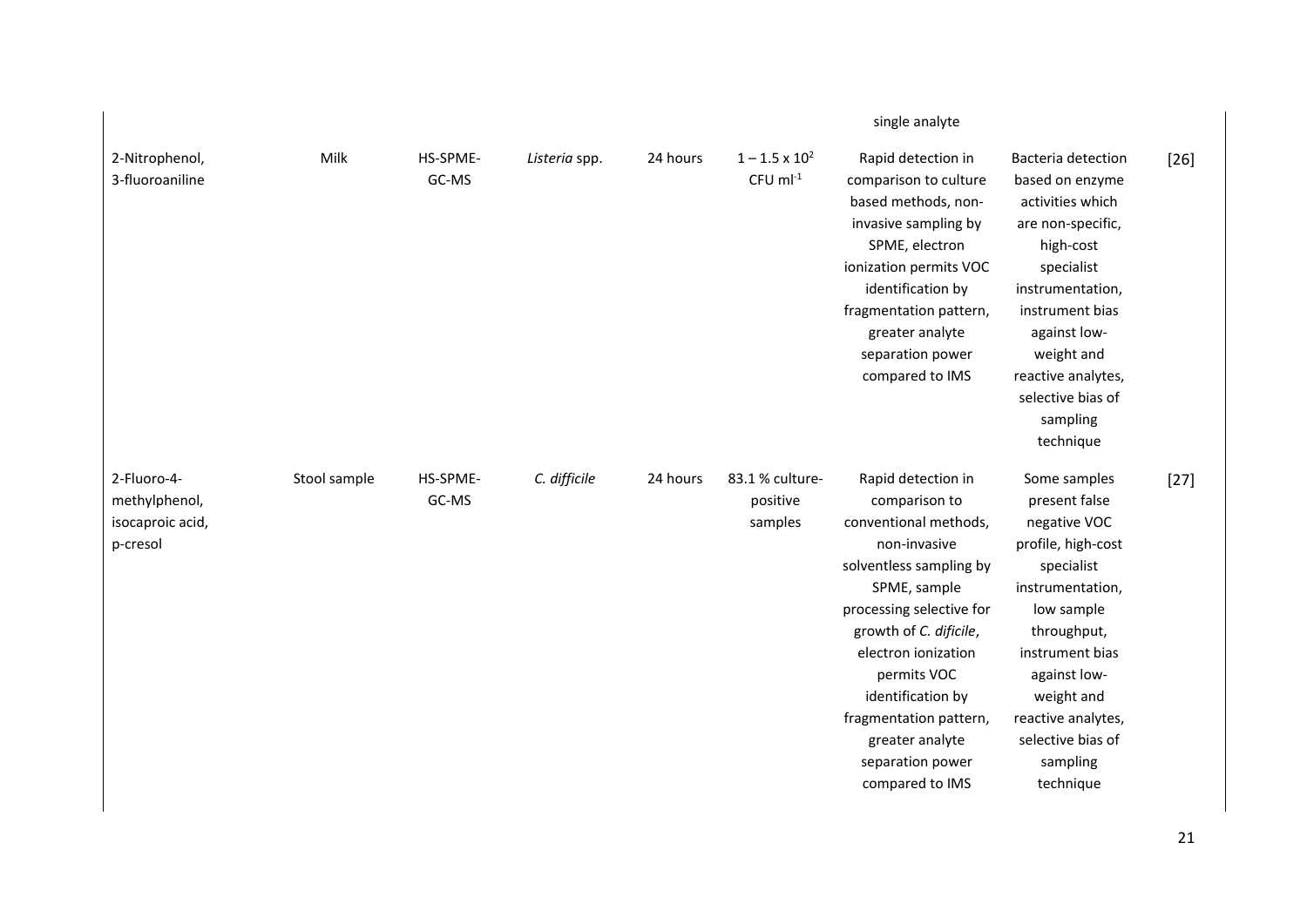| 2-Nitrophenol                         | Phosphate-<br>buffered saline     | IMS (hand<br>held)        | <b>B.</b> cereus | 8 mins    | $< 1 \times 10^3$ CFU<br>$ml^{-1}$                            | Separation of complex<br>VOC mixtures achieved<br>on rapid timescales,<br>portable<br>instrumentation, VOC<br>production based on<br>specific antibody-<br>antigen recognition                                                                                                                                            | Laborious sample<br>preparation,<br>presumptive VOC<br>identification                                              | $[29]$ |
|---------------------------------------|-----------------------------------|---------------------------|------------------|-----------|---------------------------------------------------------------|---------------------------------------------------------------------------------------------------------------------------------------------------------------------------------------------------------------------------------------------------------------------------------------------------------------------------|--------------------------------------------------------------------------------------------------------------------|--------|
| Phenol                                | Alkaline<br>phosphatase<br>buffer | <b>IMS</b><br>(hand held) | S. typhimurium   | < 2 hours | $30 - 50$ ng<br>phenol, $\sim 10^6$<br>$CFU$ ml <sup>-1</sup> | Separation of complex<br>VOC mixtures achieved<br>on rapid timescales,<br>portable<br>instrumentation, VOC<br>production based on<br>antibody-antigen<br>recognition, favourable<br>performance in<br>comparison to standard<br>ELISA protocol, simple<br>bacteria detection<br>based on observation of<br>single analyte | Laborious sample<br>preparation,<br>requires high<br>inoculum of<br>bacteria,<br>presumptive VOC<br>identification | $[30]$ |
| 2-Nitrophenol, 8-<br>hydroxyquinoline | PBS buffer                        | <b>IMS</b>                | E. coli          | 10 mins   | $10^6$ CFU ml <sup>-1</sup>                                   | Separation of complex<br>VOC mixtures achieved<br>on rapid timescales,<br>selective separation of<br>bacteria from sample<br>matrix by antibody-<br>labelled magnetic<br>particles, reduction in                                                                                                                          | Requires high<br>inoculum of<br>bacteria, use of<br>expensive assay<br>reagents                                    | $[32]$ |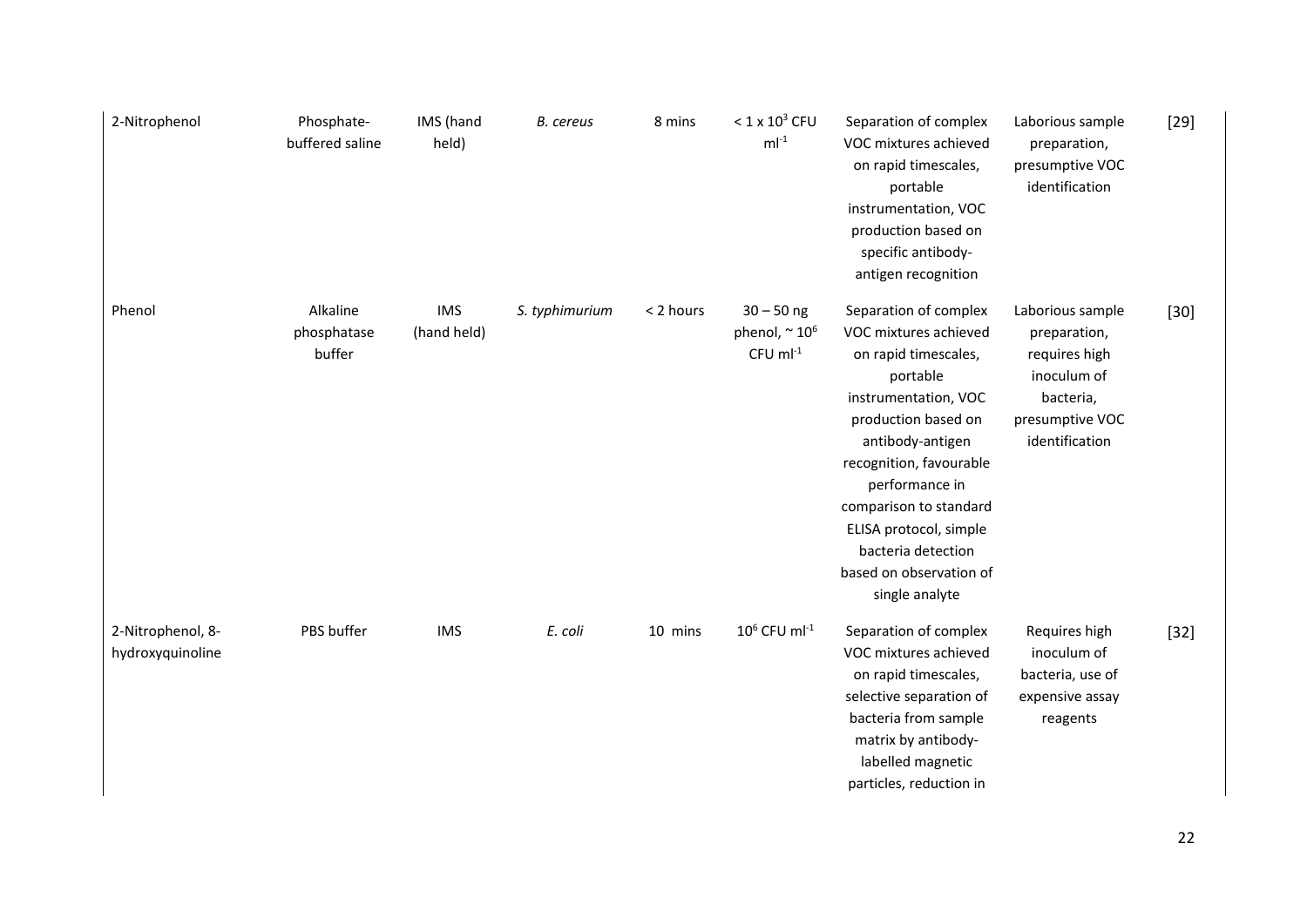|                        |                                      |                                  |                                                |              |                                           | number of sample<br>preparation steps in<br>comparison to standard<br>ELISA, simple bacteria<br>detection based on<br>observation of single<br>analyte                                                                                                  |                                                                                                                                                     |         |
|------------------------|--------------------------------------|----------------------------------|------------------------------------------------|--------------|-------------------------------------------|---------------------------------------------------------------------------------------------------------------------------------------------------------------------------------------------------------------------------------------------------------|-----------------------------------------------------------------------------------------------------------------------------------------------------|---------|
| Indole                 | DEV tryptophan<br>agar               | Optical silica<br>gel sensor     | E. coli                                        | 17 hours     | <b>92 CFU</b>                             | Low-cost VOC sensing<br>device, Silica gel is<br>tunable for optimal<br>entrapment/exclusion<br>of VOCs, chemical<br>doping of gel is easily<br>achieved, naked eye<br>detection, potentially<br>compatible with<br>conventional diagnostic<br>products | Requires indicator<br>compound which<br>reacts specifically<br>with VOC analyte,<br>potential for<br>reaction of non-<br>target VOCs with<br>sensor | $[36]$  |
| 2-Nitrophenol, aniline | <b>Brain heart</b><br>infusion broth | Optical<br>agarose gel<br>sensor | E. faecium,<br>K. pneumoniae,<br>P. aeruginosa | 18 hours     | $1 - 1.5 \times 10^4$<br>$CFU$ m $l^{-1}$ | Low-cost VOC sensing<br>device, chemical doping<br>of gel is easily achieved,<br>naked eye detection,<br>potential for integration<br>into commercial<br>product, potentially<br>compatible with<br>conventional diagnostic<br>products                 | Requires indicator<br>compound which<br>reacts specifically<br>with VOC analyte,<br>potential for<br>reaction of non-<br>target VOCs with<br>sensor | $[37]$  |
| Not identified         | Blood agar                           | Colorimetric                     | A. baumannii,<br>B. anthracis,                 | $6.8 - 11.2$ | $102$ CFU                                 | Sensitive and specific<br>detection of pathogenic                                                                                                                                                                                                       | Non-specific<br>detection of VOCs,                                                                                                                  | [1, 39] |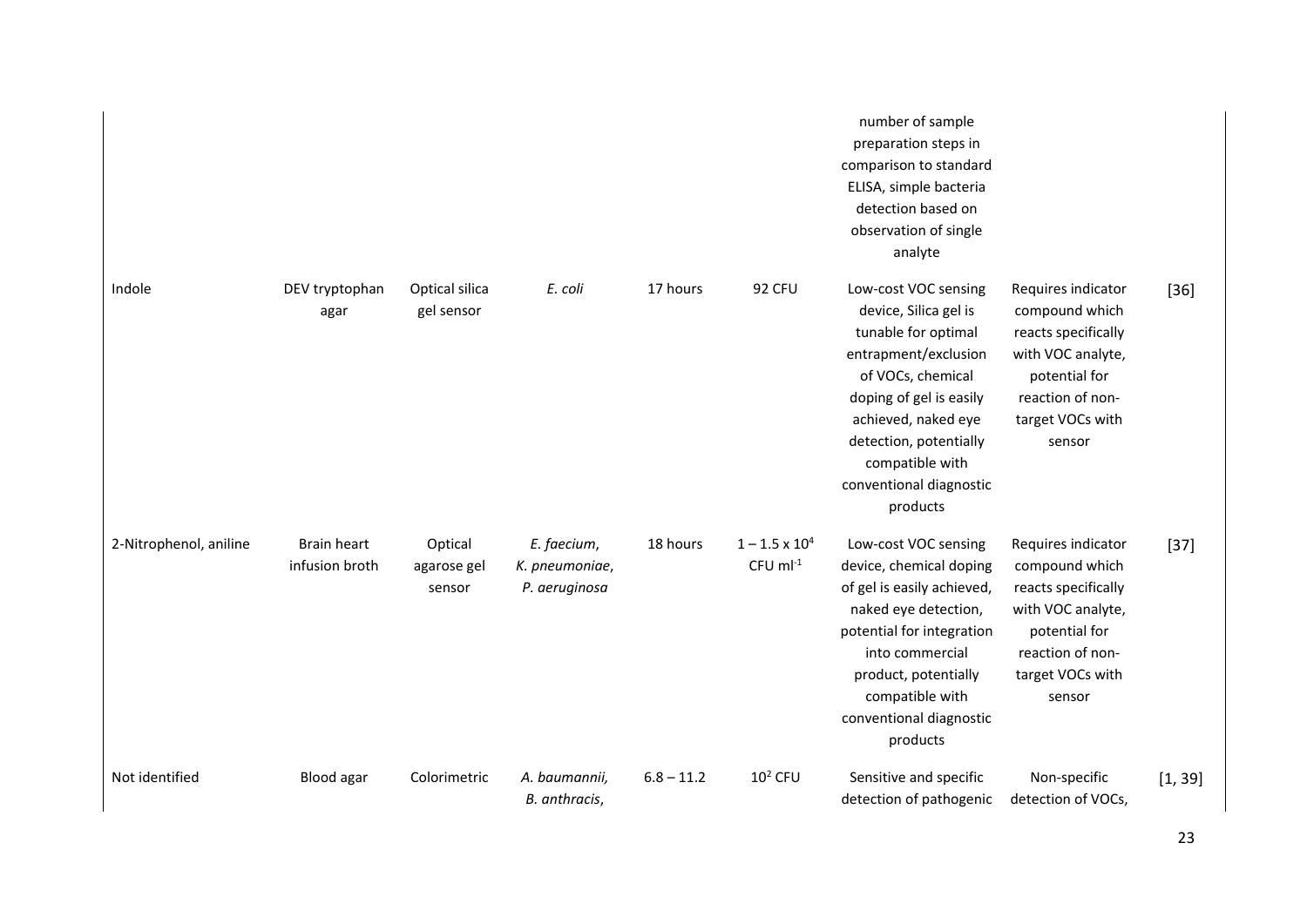|                |                      | sensor array                 | E. cloacae, E. coli,<br>E. faecalis,<br>E. faecium,<br>K. pneumoniae,<br>P. aeruginosa,<br>P. mirabilis,<br>S. agalactiae,<br>S. aureus,<br>S. epidermis,<br>S. lugdunensis,<br>S. maltophilia,<br>S. marcescens,<br>S. pneumoniae,<br>Y. pestis                                  | hours                 |                           | bacteria before MALDI-<br>TOF-MS is possible, low<br>cost printable sensor<br>technology with<br>potential for mass<br>production                                                                                                                                                                                                          | limited<br>applicability to<br>monomicrobial<br>sample matrix,<br>potential for<br>misclassification<br>of species<br>producing similar<br>VOC profiles                                                    |        |
|----------------|----------------------|------------------------------|-----------------------------------------------------------------------------------------------------------------------------------------------------------------------------------------------------------------------------------------------------------------------------------|-----------------------|---------------------------|--------------------------------------------------------------------------------------------------------------------------------------------------------------------------------------------------------------------------------------------------------------------------------------------------------------------------------------------|------------------------------------------------------------------------------------------------------------------------------------------------------------------------------------------------------------|--------|
| Not identified | <b>Blood culture</b> | Colorimetric<br>sensor array | A. baumannii,<br>E. aerogenes,<br>E. cloacae,<br>E. coli, E. faecalis,<br>E. faecium,<br>K. oxytoca,<br>K. pneumoniae,<br>P. aeruginosa,<br>P. mirabilis,<br>S. agalactiae,<br>S. aureus,<br>S. enterica,<br>S. epidermis,<br>S. lugdunensis,<br>S. marcescens,<br>S. pneumoniae, | $9.7 - 16.4$<br>hours | $10$ CFU ml <sup>-1</sup> | Consolidation of<br>bacteria detection and<br>identification steps into<br>one test, sensitive and<br>specific detection of<br>pathogenic bacteria<br>before MALDI-TOF-MS<br>is possible, significant<br>reduction in<br>identification time<br>compared to culture<br>based methods,<br>reduction in sample<br>processing<br>requirements | Non-specific<br>detection of VOCs,<br>limited<br>applicability to<br>monomicrobial<br>blood stream<br>infections,<br>potential for<br>misclassification<br>of species<br>producing similar<br>VOC profiles | $[41]$ |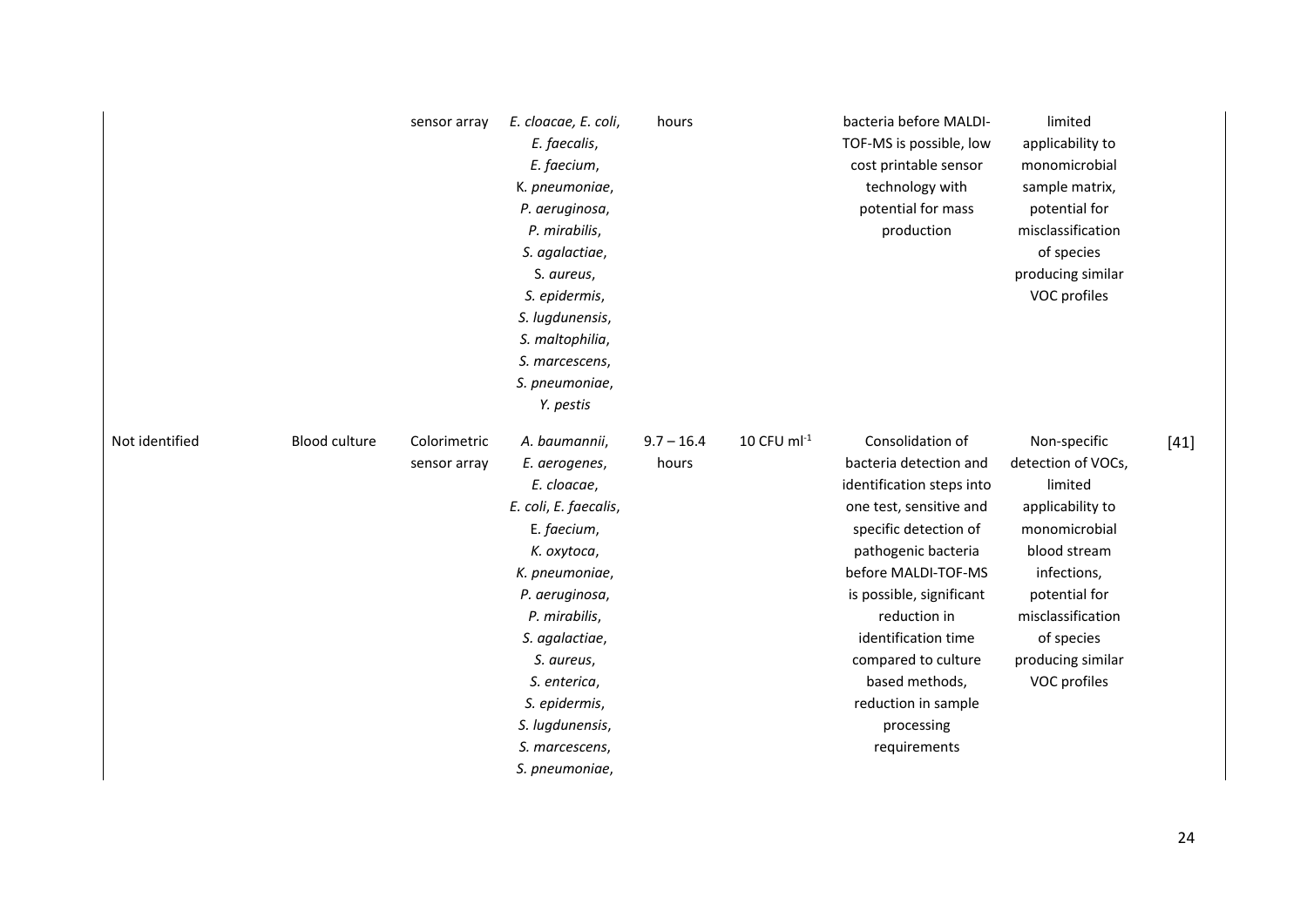|                                                                                                                                         |                                              |         | S. pyogenes                                                                                                                      |                         |                             |                                                                                                                                                                                                           |                                                                                                                                                                                                |        |
|-----------------------------------------------------------------------------------------------------------------------------------------|----------------------------------------------|---------|----------------------------------------------------------------------------------------------------------------------------------|-------------------------|-----------------------------|-----------------------------------------------------------------------------------------------------------------------------------------------------------------------------------------------------------|------------------------------------------------------------------------------------------------------------------------------------------------------------------------------------------------|--------|
| Acetaldehyde, acetic<br>acid, acetone, 1-<br>butanol, 2-butanone,<br>ethanol, methanethiol,<br>methanol, 2-methyl-1-<br>butanol, indole | DSMZ media                                   | PTR-MS  | C. tropicalis,<br>E. coli,<br>S. entercia,<br>S. flexneri                                                                        | 24 hours                | $OD_{660}$ 0.01             | 'On-line' monitoring of<br>temporal changes in<br>VOC profile for more<br>specific bacteria<br>identification, no<br>requirement for VOC<br>pre-concentration or<br>chromatographic<br>separation         | Presumptive VOC<br>identification<br>based on M+1 ion,<br>cannot<br>differentiate<br>between isomers,<br>potential for<br>variable VOC<br>production by<br>different strains                   | $[42]$ |
| Benzonitrile,<br>1,2-ethanediol, ethyl<br>acetate, ethyl<br>butanoate, indole,<br>isovaleric acid,<br>propionic acid,<br>trimethylamine | Mueller-Hinton<br>medium, Chine<br>blue agar | APCI-MS | A. baumannii,<br>E. coli,<br>C. albicans,<br>C. tropicalis,<br>C. parapsilosis,<br>K. pneumoniae,<br>P. aeruginosa,<br>S. aureus | <b>Not</b><br>specified | Not specified               | no requirement for VOC<br>pre-concentration, or<br>chromatographic<br>separation, non-<br>invasive sampling,<br>positive and negative<br>ionization modes gives<br>greater coverage of<br>detectable VOCs | APCI has lower<br>sensitivity<br>compared with<br>other ionization<br>techniques,<br>presumptive VOC<br>identification,<br>potential for<br>variable VOC<br>production by<br>different strains | $[43]$ |
| Acetic acid, butyric<br>acid, indole, isovaleric<br>acid, trimethylamine,<br>1-vinyl aziridine                                          | Human blood<br>culture                       | APCI-MS | A. baumannii,<br>E. coli,<br>K. pneumoniae,<br>P. aeruginosa,<br>S. aureus                                                       | 16 hours                | $10^4$ CFU ml <sup>-1</sup> | No requirement for<br>VOC pre-concentration,<br>or chromatographic<br>separation, non-<br>invasive sampling,<br>positive and negative<br>ionization modes gives<br>greater coverage of                    | APCI has lower<br>sensitivity<br>compared with<br>other ionization<br>techniques,<br>presumptive VOC<br>identification                                                                         | $[44]$ |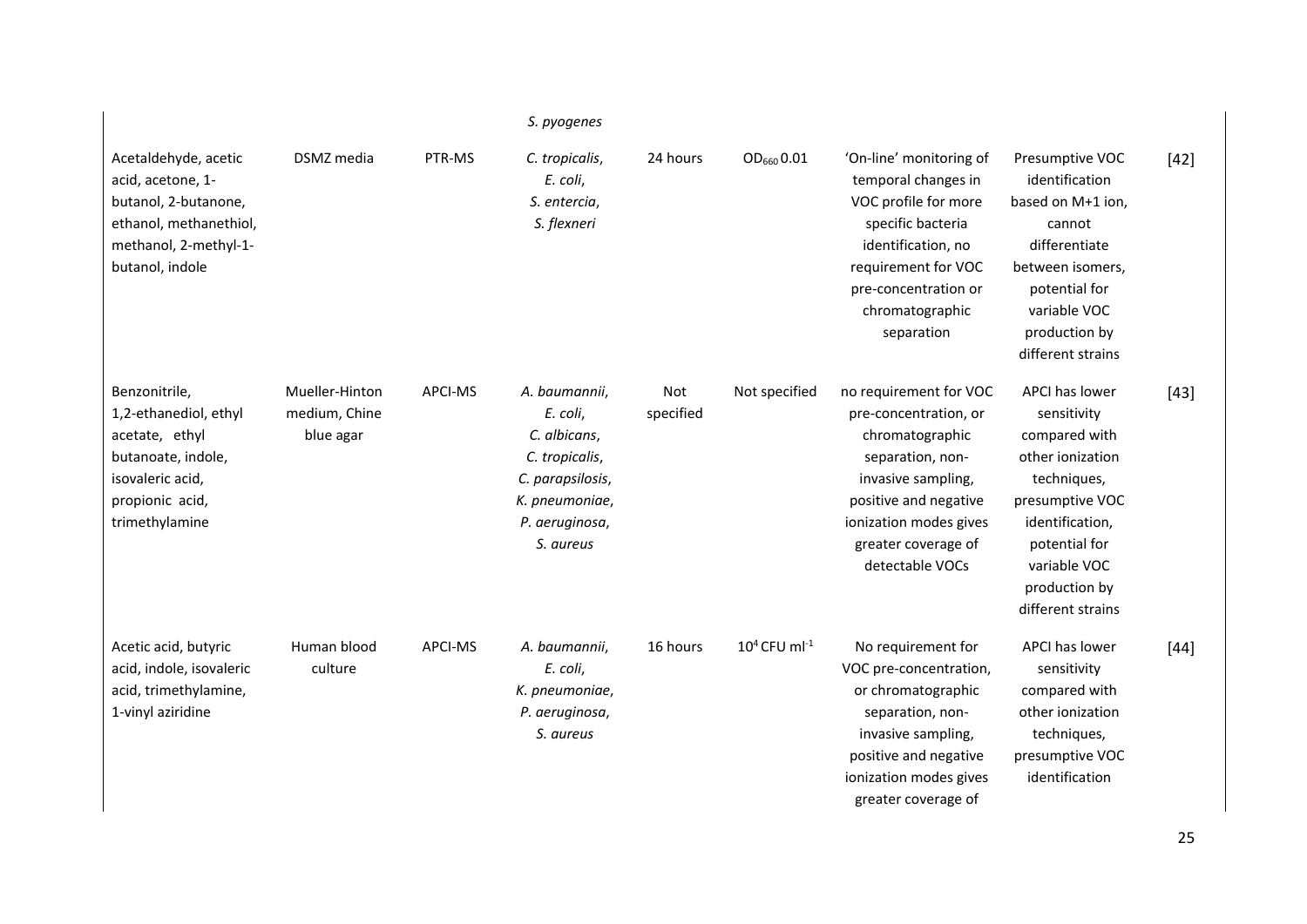|                                                                                                                                                                                                   |                                   |         |                                                                               |          |                                                                                                                                                                | detectable VOCs,<br>particularly high<br>sensitivity for species<br>such as E. coli and P.<br>aeruginosa, short<br>analysis times of $10 -$<br>20 seconds, reported<br>reduction in cost per<br>test                          |                                                                                                                              |        |
|---------------------------------------------------------------------------------------------------------------------------------------------------------------------------------------------------|-----------------------------------|---------|-------------------------------------------------------------------------------|----------|----------------------------------------------------------------------------------------------------------------------------------------------------------------|-------------------------------------------------------------------------------------------------------------------------------------------------------------------------------------------------------------------------------|------------------------------------------------------------------------------------------------------------------------------|--------|
| Acetaldehyde, acetic<br>acid, acetone, 2-<br>aminoacetophenone,<br>ammonia, ethanol,<br>formaldehyde,<br>hydrogen sulfide,<br>dimethylsulfide,<br>dimethyldisulfide,<br>methanethiol,<br>propanol | Inoculated human<br>blood culture | SIFT-MS | E. coli,<br>N. meningitidis,<br>P. aeruginosa,<br>S. aureus,<br>S. pneumoniae | 6 hours  | 10 CFU                                                                                                                                                         | Potential to determine<br>antibiotic susceptibility<br>during culture, 'real<br>time' VOC<br>quantification possible,<br>rapid analysis times of<br>30 seconds,<br>simultaneous analysis<br>of chemically diverse<br>analytes | presumptive VOC<br>identification,<br>potential for<br>variable VOC<br>production by<br>different strains                    | $[46]$ |
| Acetonitrile, ammonia,<br>dimethyldisulfide,<br>ethanol, hydrogen<br>cyanide                                                                                                                      | Human sputum<br>culture           | SIFT-MS | P. aeruginosa                                                                 | 48 hours | 68 % of P.<br>aeruginosa<br>cultures<br>detected on<br>basis of HCN<br>production,<br><b>HCN</b><br>production<br>specific for<br>cultures of P.<br>aeruginosa | Close to real time<br>measurements, no<br>requirement for VOC<br>pre-concentration, 'real<br>time' VOC<br>quantification possible,<br>simultaneous analysis<br>of chemically diverse<br>analytes                              | 48 hour culture<br>time, presumptive<br>VOC identification,<br>some P.<br>aeruginosa strains<br>do not produce<br><b>HCN</b> | $[47]$ |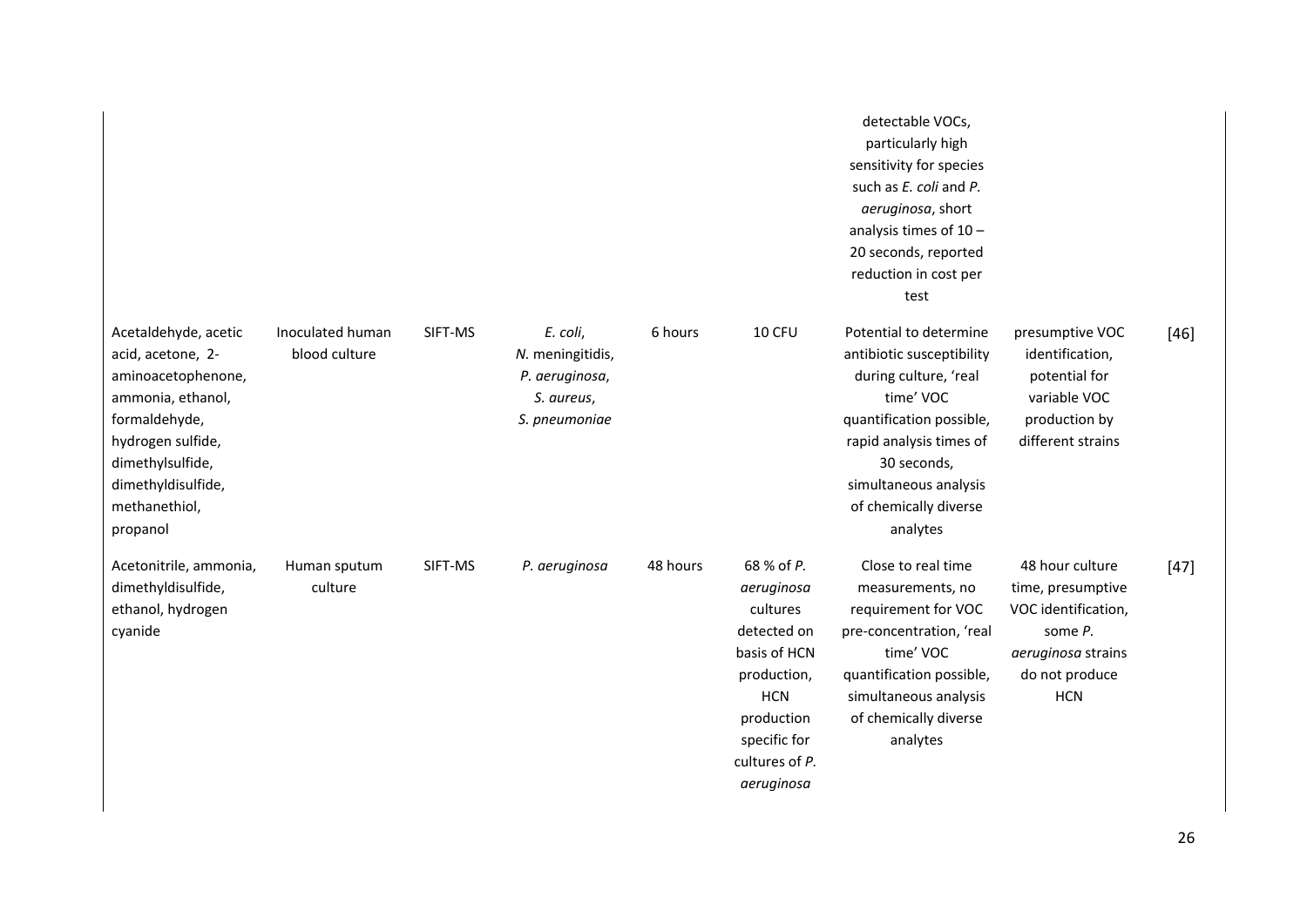| Not identified | Murine exhaled<br>breath | SESI-MS | P. aeruginosa,<br>S. aureus | 1 hour | $1 \times 10^5 - 2 \times 10$<br>CFU m $l^{-1}$ ,<br>Detection of<br>VOCs at ppt<br>concentration | In situ diagnosis,<br>obviates specimen<br>collection and culture,<br>rapid analysis time (30<br>seconds) | High number of<br>breath related<br>volatiles reduces<br>diagnostic<br>specificity of<br>detected VOCs,<br>external factors<br>such as patient<br>diet can cause<br>false positive<br>results, SESI-MS<br>limited to<br>detection of<br>compounds that<br>can be protonated<br>or deprotonated,<br>high variation<br>between in vitro<br>and in vivo<br>detected VOCs | $[48]$ |
|----------------|--------------------------|---------|-----------------------------|--------|---------------------------------------------------------------------------------------------------|-----------------------------------------------------------------------------------------------------------|-----------------------------------------------------------------------------------------------------------------------------------------------------------------------------------------------------------------------------------------------------------------------------------------------------------------------------------------------------------------------|--------|
|----------------|--------------------------|---------|-----------------------------|--------|---------------------------------------------------------------------------------------------------|-----------------------------------------------------------------------------------------------------------|-----------------------------------------------------------------------------------------------------------------------------------------------------------------------------------------------------------------------------------------------------------------------------------------------------------------------------------------------------------------------|--------|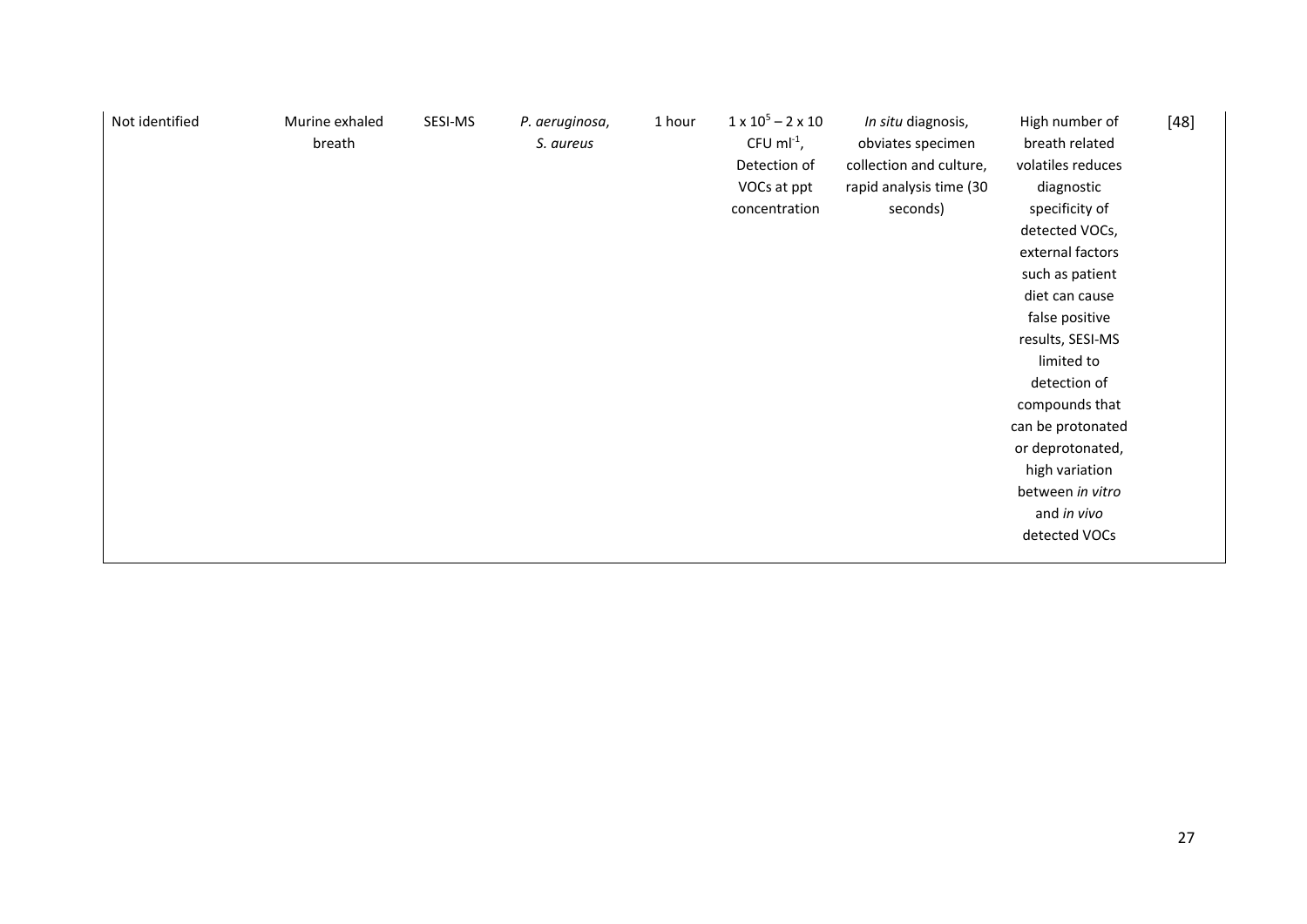

**Figure 1. Different techniques applied to** *in‐vitro* **VOC diagnostics**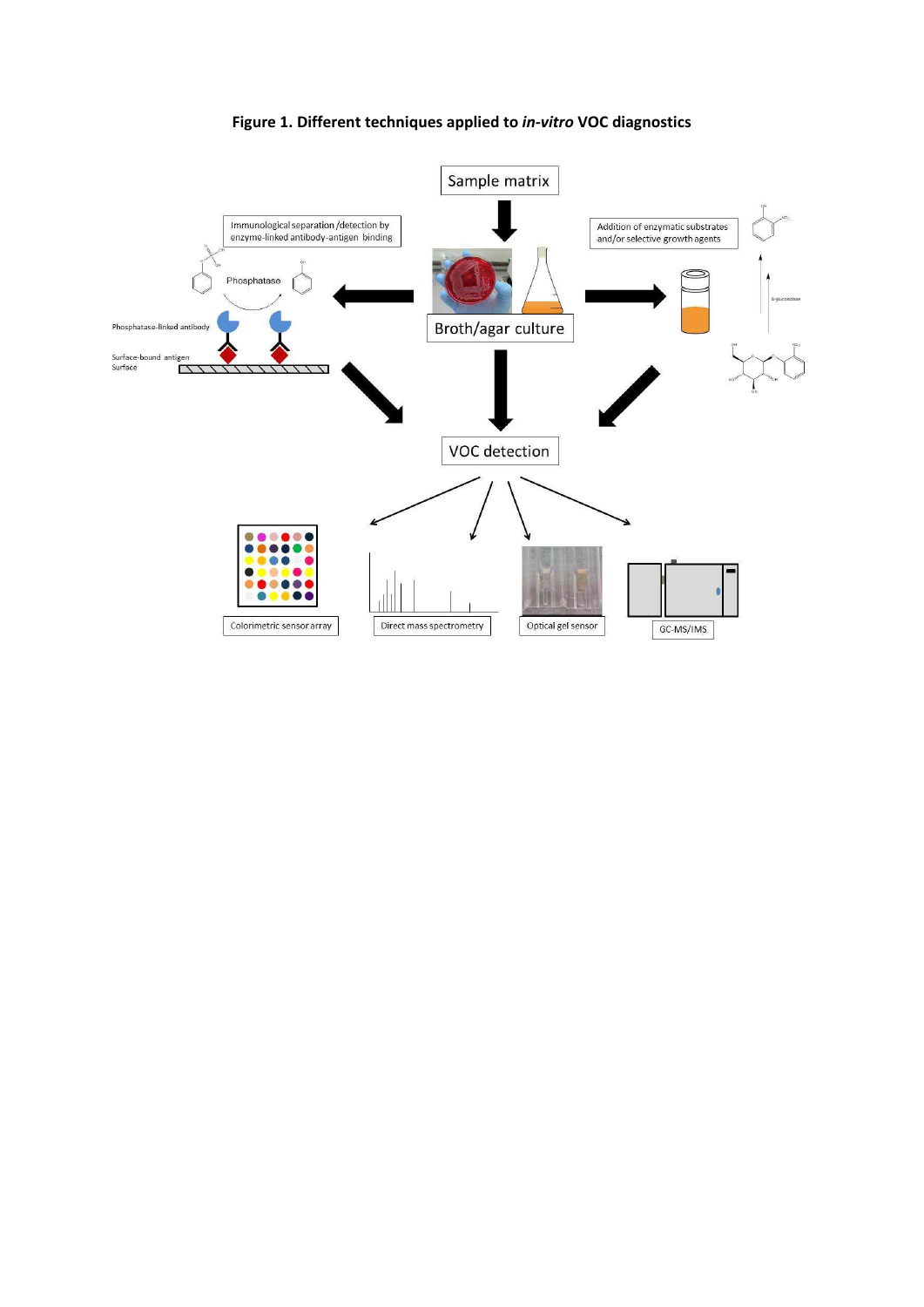

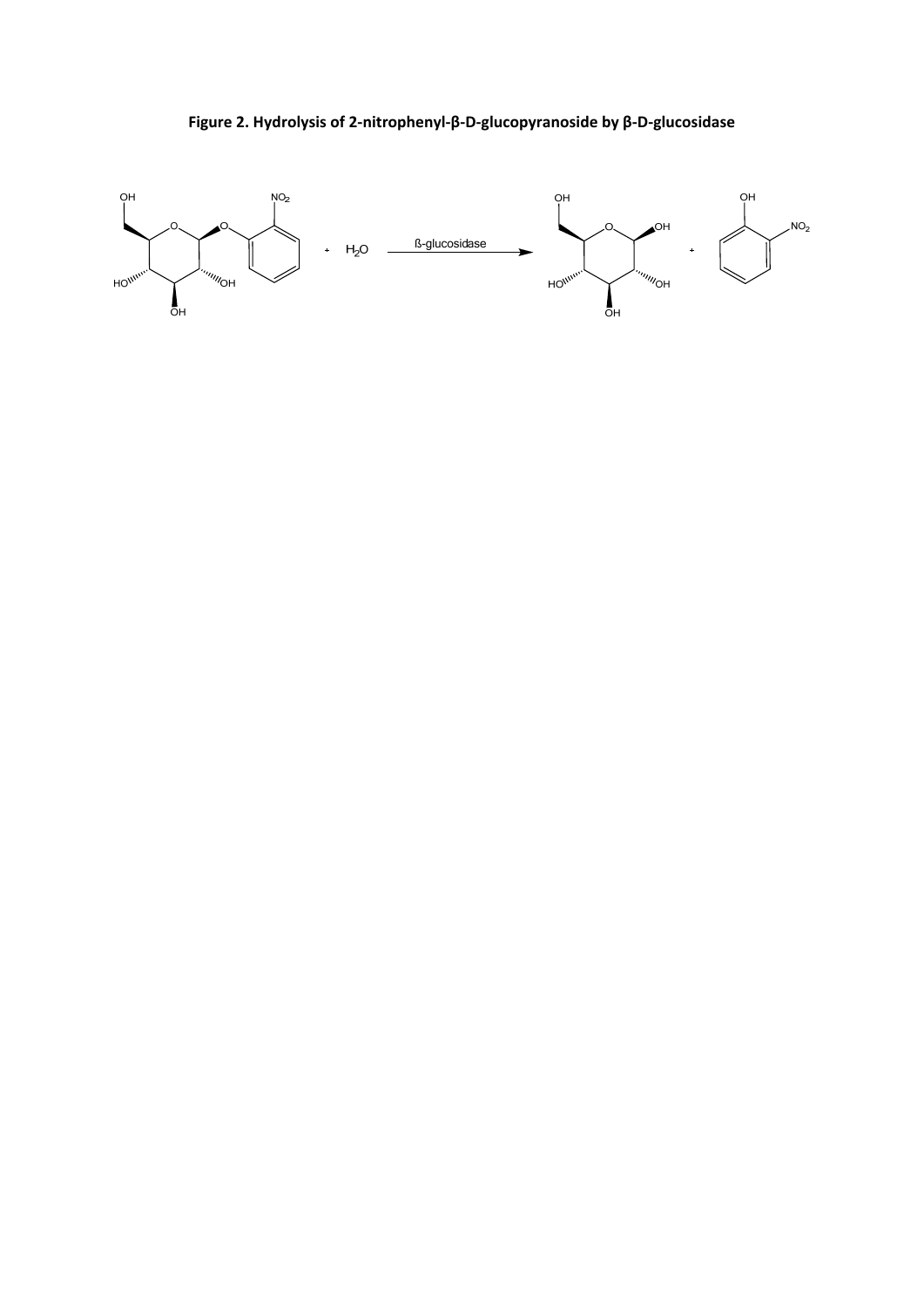**Figure 3. Detection of 2‐nitrophenol liberated from 2‐nitrophenyl‐β‐D‐galactopyranoside (ONPG)** by HS-SPME-GC-MS from a culture of K. pneumoniae (a) Chromatogram of 2-nitrophenol (11.7 **mins, and (b) mass spectrum of 2‐nitrophenol (M<sup>+</sup> 139 amu).**



m/z

**(a)**